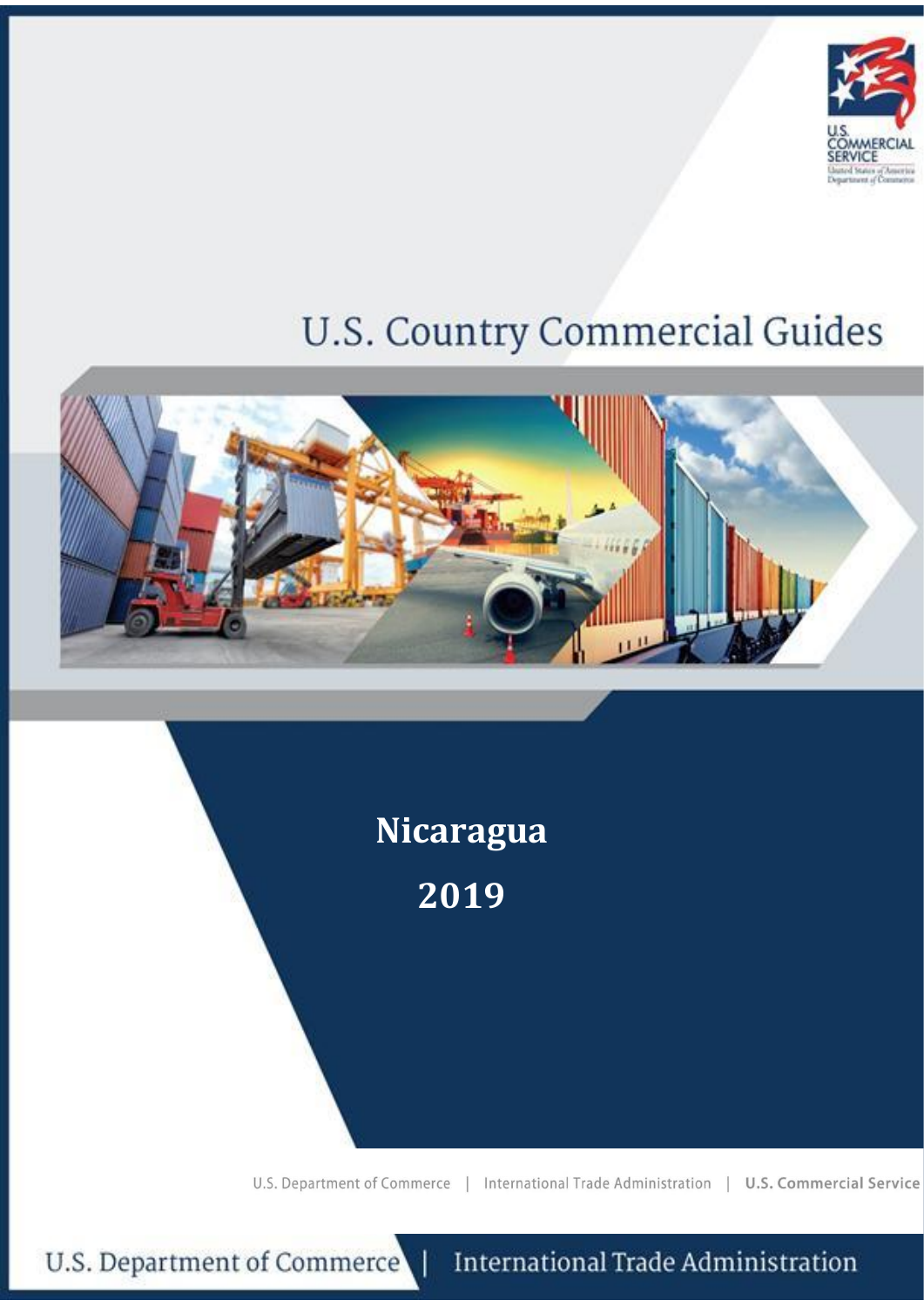# **Table of Contents**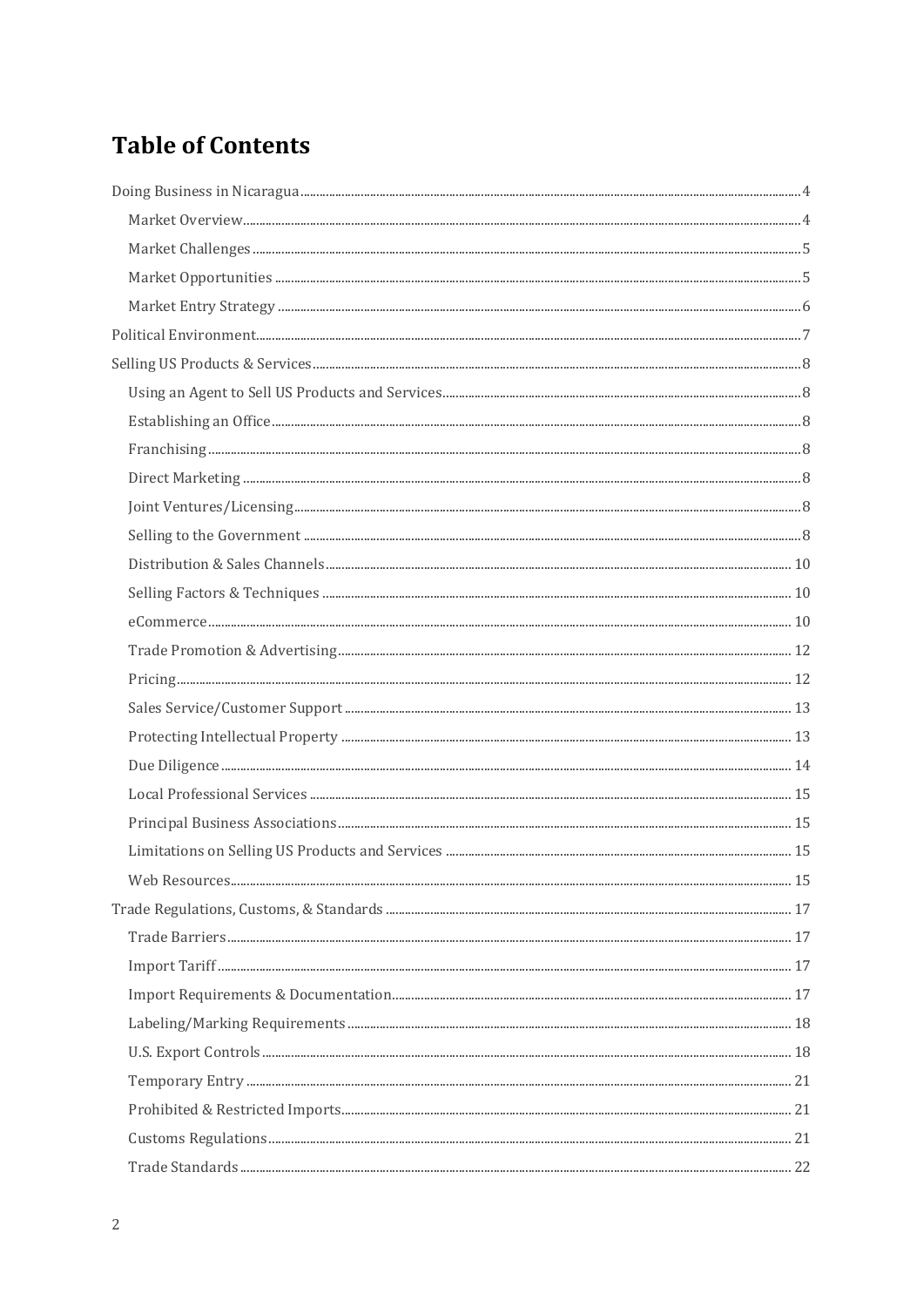# INTERNATIONAL COPYRIGHT, U.S. & FOREIGN COMMERCIAL SERVICE AND U.S. DEPARTMENT OF STATE, 2019. ALL RIGHTS RESERVED OUTSIDE OF THE UNITED STATES.

# Legal Disclaimer:

The US&FCS makes every reasonable effort to ensure the accuracy and completeness of the information in this Guide, a resource-for U.S. businesses to use in the exercise of their business judgment. U.S. businesses should conduct their own due diligence before relying on this information. When utilizing the information provided, the U.S. business is responsible for complying with all applicable laws and regulations of the United States, including the U.S. Foreign Corrupt Practices Act (FCPA). References and links to third-parties and their content are provided for the convenience of readers, and are not exhaustive lists of such resources. The US&FCS is not responsible for the availability of any third-party or its content whether found on an external site or otherwise; nor does US&FCS endorse the third-parties or endorse, warrant, or guarantee the products, services, or information described or offered in any thirdparty content. Please be aware that when following a link to an external site, you are then subject to the privacy and security policies and protections of the new site.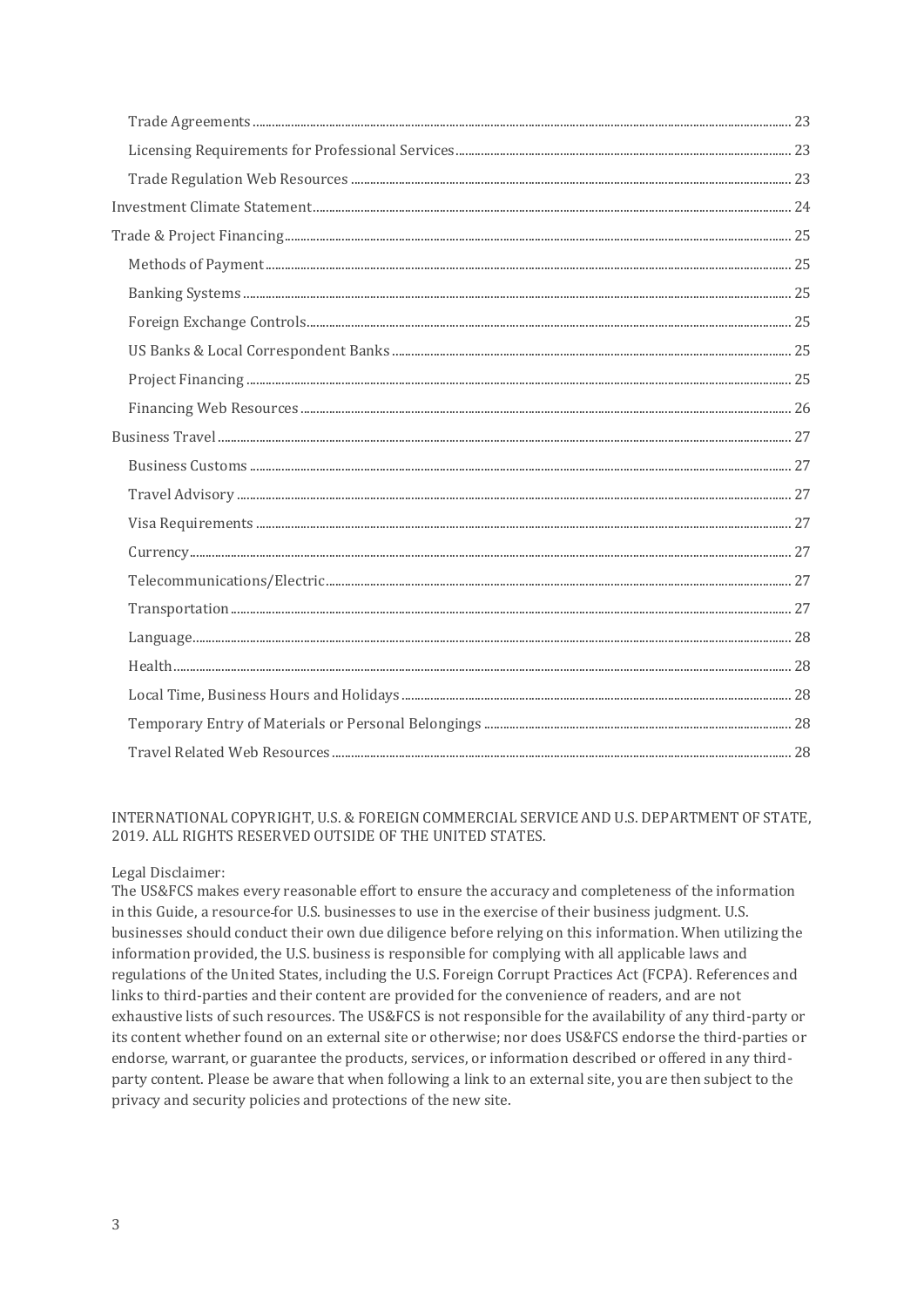# <span id="page-3-0"></span>**Doing Business in Nicaragua**

<span id="page-3-1"></span>**Market Overview** 

- With a gross domestic product (GDP) of \$13.1 billion and a per capita income of \$2,082 in 2018, Nicaragua is the second-poorest country in the Western Hemisphere. Despite consistent growth from 2013-2017, following an economic crisis that began in 2018, 41% of Nicaraguans live in poverty (i.e., on less than \$2.20 per day per person). The rural poverty rate is 56%. Seventy percent of all workers earn a living in the informal sector.
- The Sandinista National Liberation Front (FSLN) has consolidated power at the expense of democratic institutions and checks and balances. The FSLN holds a supermajority in the National Assembly, which allows it to pass legislation or amend the constitution without opposition support. It also controls the Supreme Court, the Controller's Office, the Prosecutor's Office (Public Ministry), the electoral commission, the police, and it has politicized the military.
- The political crisis of 2018 sparked a renewed commitment to democracy among the Nicaraguan people, propelling groups including students, rural farmers, mothers, and other demographics that have not historically been politically active into leadership roles. The FSLN, however, has not engaged with these groups in a meaningful way resulting in the potential for continued political instability.
- The crisis is having long-term negative impact on the economy. All industries that rely on confidence (e.g., tourism, banking, construction) sharply reversed the growth trend of past years, resulting in an estimated 3.8% contraction in 2018 and an expected contraction of 7.1% for 2019.
- Nicaragua's slow-but-steady economic recovery from 1994 until 2018 demonstrates the potential for sustained growth when supported by macroeconomic stability and reforms that lend certainty to private sector investment, as well as expansionary government spending on investment and social services.
- International isolation (including sanctions) and the loss of support from international financial institutions due to the unresolved political crisis compounds existing fiscal challenges resulting in an unsustainable fiscal deficit and unserviceable deficits in the social security system. Measures to contain the twin deficits come at the cost of higher taxes, deferring investment and hurting consumption. Tax revenues are declining and the government struggles to find financing.
- Nicaraguan consumers are familiar with U.S. products and brands, which are viewed favorably for high quality.
- On April 1, 2006, the United States Central America Dominican Republic Free Trade Agreement (CAFTA-DR) entered into force for the United States and Nicaragua. 100% of U.S. exports of consumer and industrial goods now enter Nicaragua duty-free. Tariffs on most U.S. agricultural products will be phased out by 2024, with all tariffs eliminated by 2026.
- The United States is Nicaragua's largest trading partner, the source of roughly a quarter of Nicaragua's imports and the destination for approximately two-thirds of its exports (including free trade zone exports). U.S. exports to Nicaragua totaled \$1.6 billion in 2018, including computer and electronic products, textiles and fabric, food and kindred products, and machinery. Nicaraguan exports to the United States were \$3.6 billion in 2018, including knit apparel and accessories, electrical machinery, woven apparel, precious stones and agricultural products. Other important trading partners for Nicaragua include El Salvador, Costa Rica, Mexico, Venezuela, and the European Union.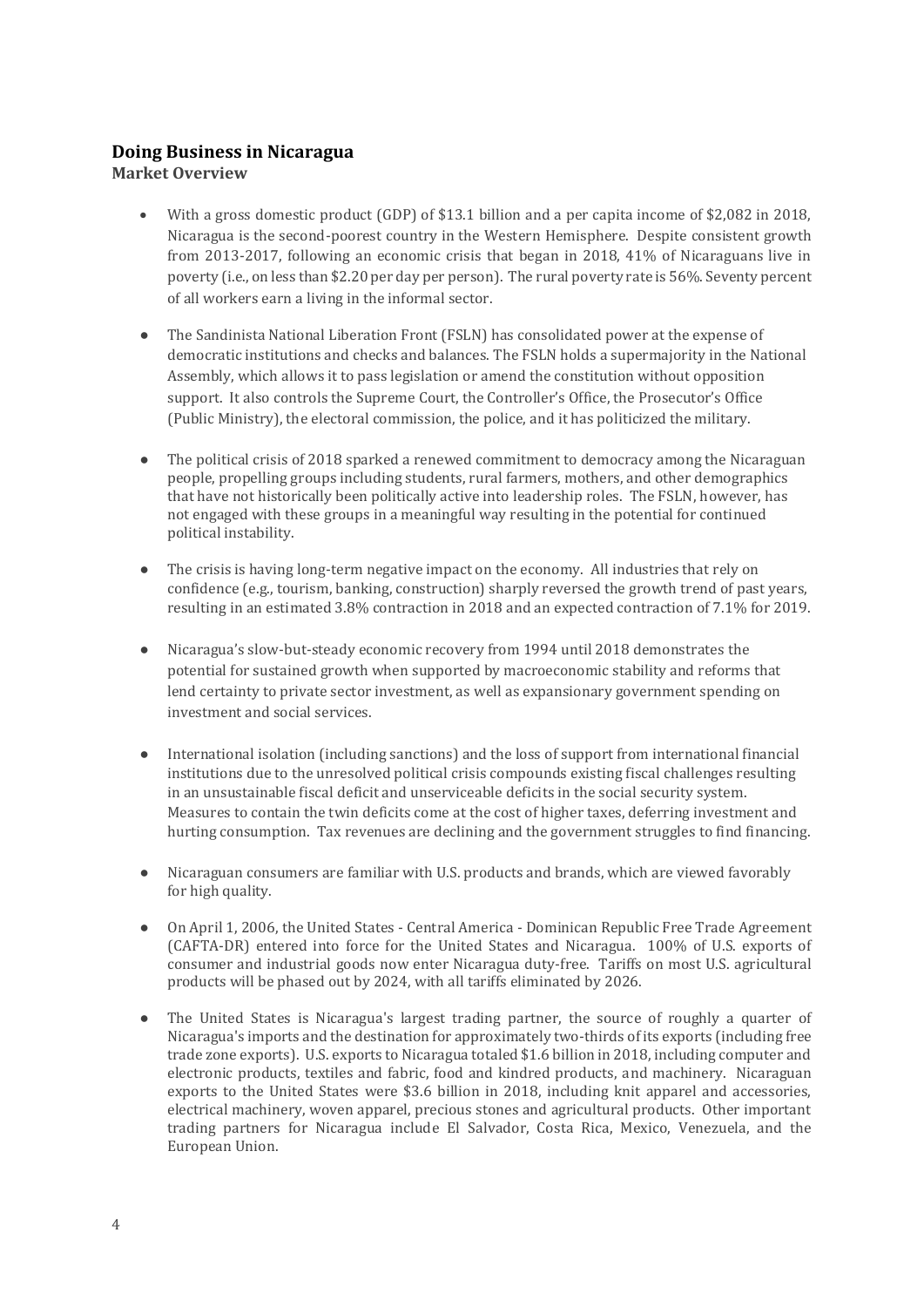The Central Bank of Nicaragua (BCN) stated that in 2018, foreign investment inflows fell to \$359.9 million, a 53.5 percent decrease from the \$771.9 million attracted in 2017. FDI in 2019 is expected to remain low. Investments inflows had been particularly significant in the energy, industrial, communications, and commercial sectors. FDI from the United States accounted for 20 percent of the FDI from 1991 to 2015. Local wages are low by regional standards, and together with tax incentives for several economic sectors, are considered key in attracting foreign direct investments. These incentives, however, have been severely undermined by the ongoing violence, property seizures, and economic uncertainty.

# <span id="page-4-0"></span>**Market Challenges**

- Political instability, along with the lack of transparent, consistent, and accountable institutions and bureaucracy makes Nicaragua a high-risk place to invest and do business. Inconsistent and illegal actions by Nicaraguan agencies that regulate private enterprise, the fear of property or business seizure or nationalization, and poor infrastructure discourages foreign investment. These challenges are even more significant for smaller foreign firms.
- The legal environment is very weak. Property rights, including intellectual property rights, are especially difficult to defend. The number of property expropriations, land invasions, and property confiscations have increased significantly since 2018. The judicial sector and police forces are politicized and are subject to external influence and significant corruption. Investors regularly complain that regulatory authorities and courts are arbitrary, negligent, and slow to apply existing laws, often favoring one competitor over another.
- Given the weak rule of law and lack of capable institutions, business chambers and labor unions were historically called upon to fill the void. They used a network of personal connections to resolve problems with taxes, tax exemptions, customs, permits, regulations, contracts, labor, and other issues. Since April of 2018, however, Nicaragua's model of consensus and dialogue with business chambers and labor representatives collapsed due to the ongoing civil crisis. Today, there is no reliable method to address commercial issues that may arise.
- To date, the U.S. Treasury has sanctioned seven government officials and one bank. Seeking to comply with sanctions law, companies have seen compliance costs increase. Two U.S. banks severed correspondent banking relationships in Nicaragua because of such costs. As the U.S. plans to continue sanctions until the restoration of democracy, such compliance costs may continue to rise.
- The Nicaraguan Customs Authority regularly subjects shipments of commercial and even donated goods to bureaucratic delays and arbitrary valuation. Importers and exporters alike accuse the Nicaraguan Customs Authority of regularly assessing excessive fines for minor administrative discrepancies. In some cases, shipments are held for weeks or months with no justification. Seaport infrastructure is limited and transport costs are high.
- The frequency, duration and scope of audits conducted by the Nicaraguan Tax Authority (DGI) on businesses has increased since April 2018. While some audits are politically motivated, others seems to be without cause. The extensive audits can take several months and require businesses to dedicate office space to the auditors. Businesses report that these factors result in significantly higher operation costs.
- For large industrial and commercial customers, electricity service in Nicaragua is the most expensive in Central America. A complicated tariff structure subsidizes some users at the expense of others, with larger consumers generally paying very steep costs. Rates are established through a political process that lacks transparency and poses challenges for long term planning.

# <span id="page-4-1"></span>**Market Opportunities**

● The Central America – Dominican Republic – United States Free Trade Agreement (CAFTA-DR) has expanded/enhanced market opportunities for U.S. exports to Nicaragua. The agreement has also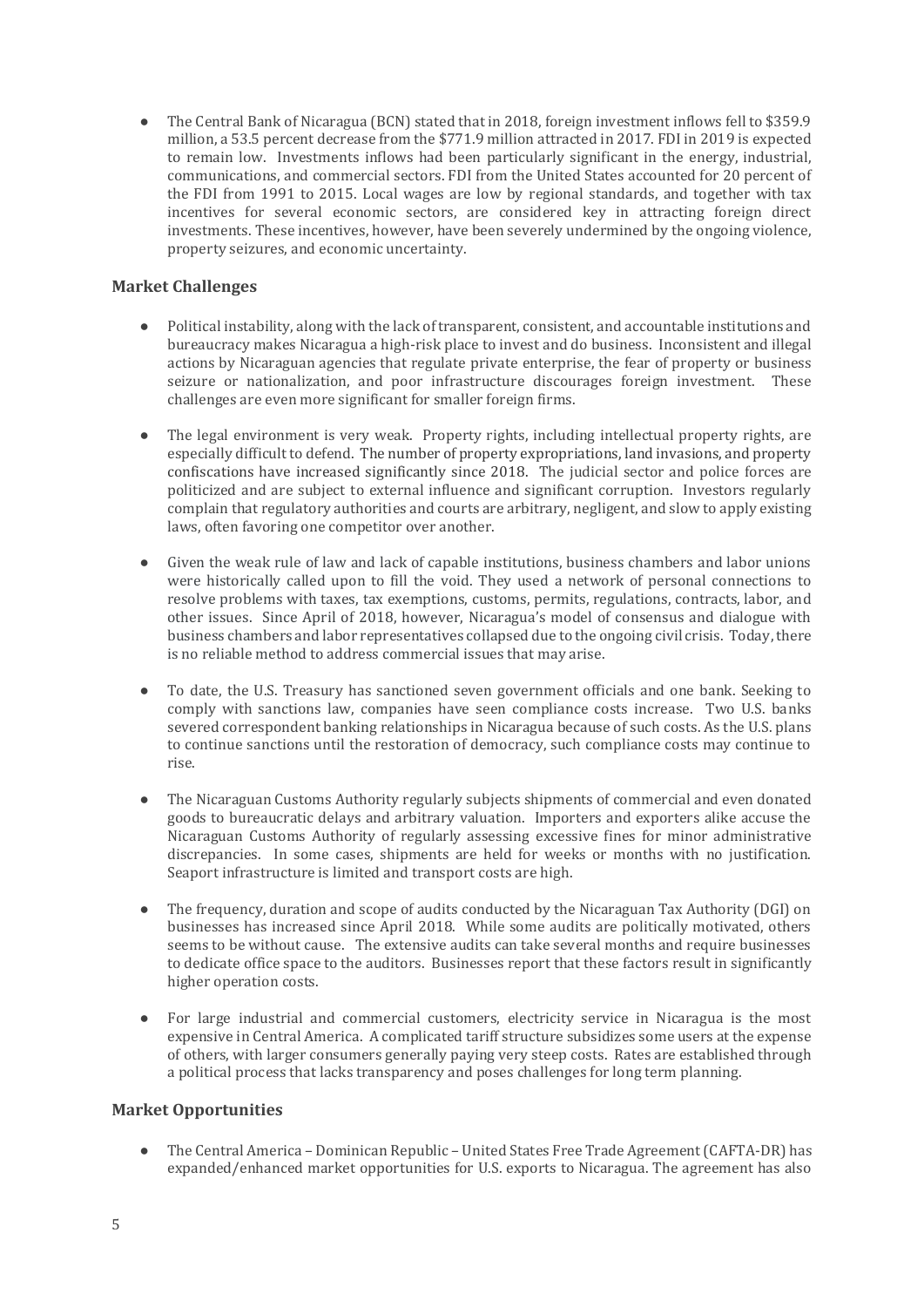expanded/enhanced opportunities for Nicaraguan exports to the United States, especially for meat, dairy, seafood, agricultural produce and processed foods.

● If one can navigate the significant market challenges, Nicaragua enjoys significant economic resources. It has an ecologically diverse geography, making it a desirable tourist destination. Its well-developed traditional exports production – coffee, beef, sugar and peanuts – serve as a source of foreign currency; reserves of gold and other valuable minerals; a highly organized and sophisticated private sector committed to a free economy; ready access to major shipping lanes; and a young labor force that supports the manufacturing sector.

# <span id="page-5-0"></span>**Market Entry Strategy**

- U.S. citizens should be aware of and consider strategies to mitigate the physical, financial, and reputational risks of doing business or investing in Nicaragua.
- The use of agents and distributors is the most common way to export U.S. products and services. Face-to-face meetings are generally required to establish business relationships; U.S. companies should visit potential partners or agents prior to entering into a relationship. A local lawyer should be consulted as part of due diligence to vet potential local partners.
- Nicaraguan is geographically small, but it can be challenging to access due to limited transportation infrastructure. Identifying one representative for the Pacific and central regions and another for the Caribbean coast is often required to ensure nationwide coverage.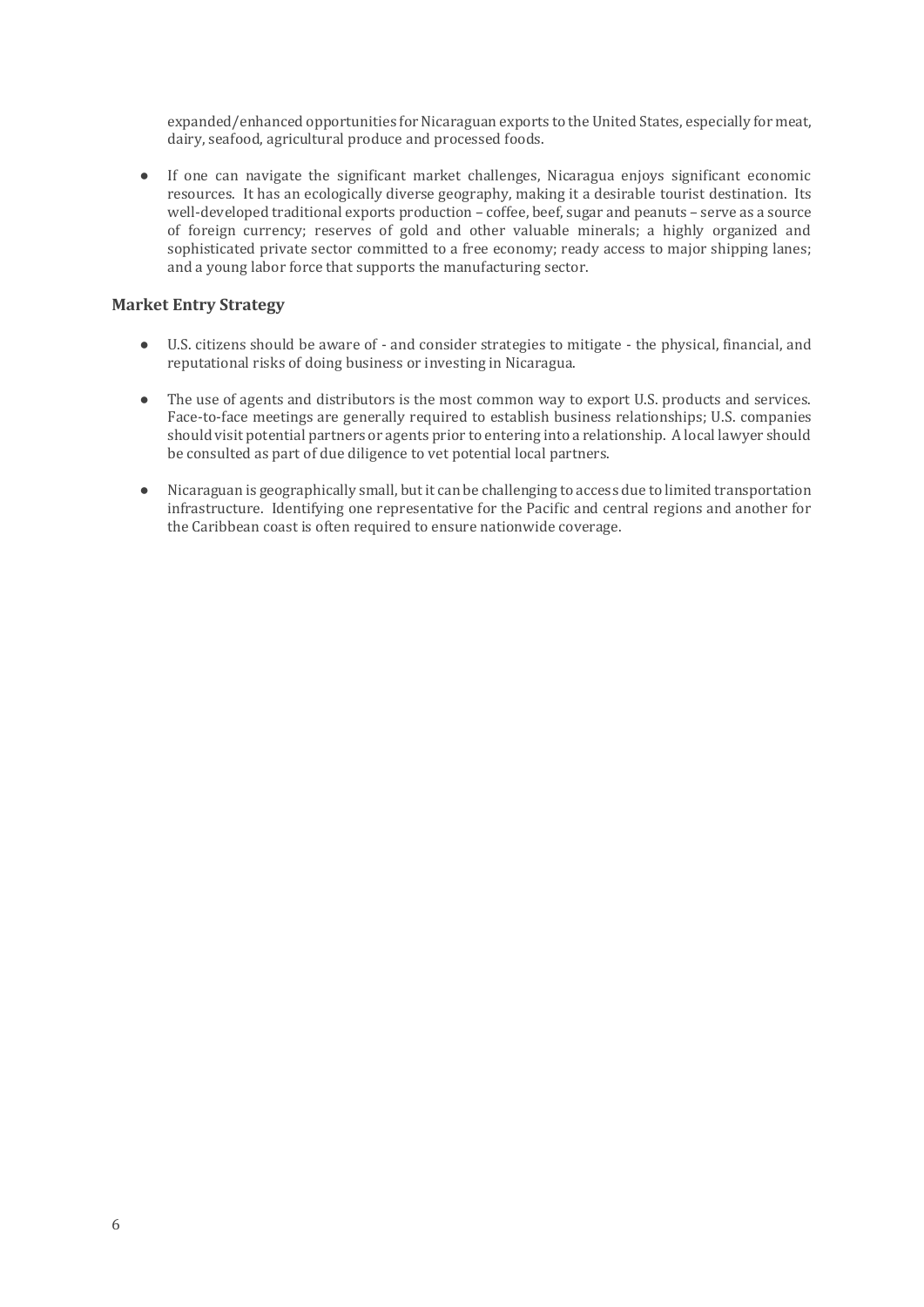# <span id="page-6-0"></span>**Political Environment**

Principal Government Officials

- President Daniel Ortega Saavedra
- Vice President Rosario Murillo
- Minister of Foreign Affairs Denis Rolando Moncada
- Ambassador to the United States Francisco Campbell Hooker

Nicaragua maintains an embassy in the United States at 1627 New Hampshire Avenue NW, Washington DC 20009 (tel: 202-939-6570), and consulates in Washington D.C., Houston, Los Angeles, Miami, San Francisco and New York.

For background information on the political and economic environment of Mauritania, please click on the following link: https://www.state.gov/countries-areas/nicaragua/ Government of Nicaragua Website:<http://www.elpueblopresidente.com/>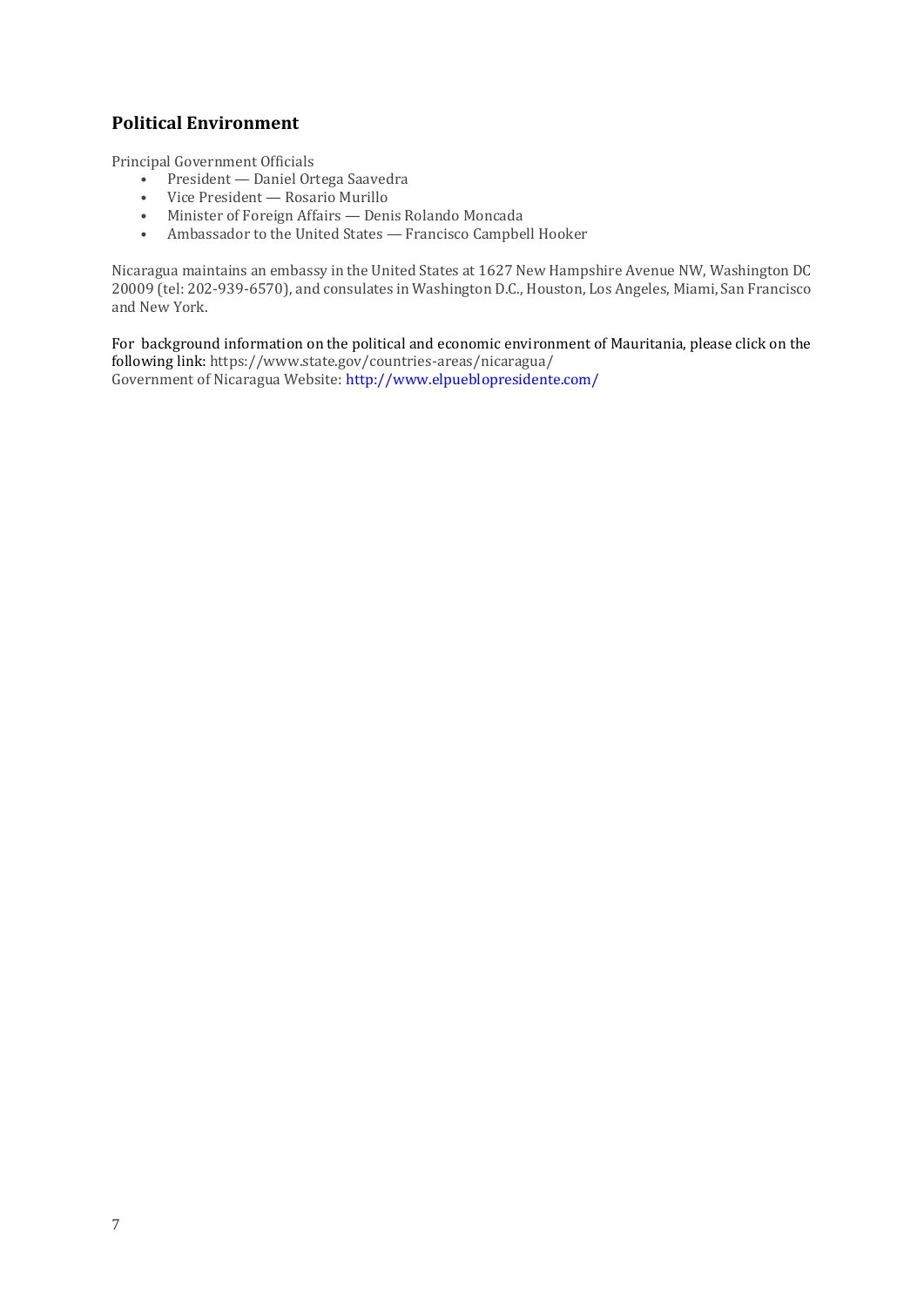# <span id="page-7-1"></span><span id="page-7-0"></span>**Selling US Products & Services Using an Agent to Sell US Products and Services**

Partnerships between U.S. and Nicaraguan businesses have been common. There is no single information clearinghouse for identifying potential partners in Nicaragua or checking their bona fides. U.S. companies seeking agents, distributors, or partners in Nicaragua have requested an International Partner Search, Gold Key Service, or a Contact List through their nearest [U.S. Export Assistance Center](http://www.export.gov/) or the [Economic Section](https://ni.usembassy.gov/embassy/managua/sections-offices/) of the U.S. Embassy in Managua. In some cases, organizations such as the [American Chamber of Commerce](http://www.amcham.org.ni/)  [of Nicaragua](http://www.amcham.org.ni/) may provide additional information on potential business partners.

# <span id="page-7-2"></span>**Establishing an Office**

The Nicaraguan government operates a [One-Stop Shop for Investment](http://vui.mific.gob.ni/) (VUI) within the Ministry of Economy, Industry and Trade (MIFIC) to streamline investment and business licensing. According to MIFIC, the process to start a business in Nicaragua takes a maximum of 13 days. The services of the VUI are equally available to domestic and foreign-owned businesses. An investor should retain a local attorney to assist in establishing a presence in Nicaragua. See [E-Regulations Nicaragua](http://www.tramitesnicaragua.gob.ni/) for detailed information on registering an online business in Nicaragua.

# <span id="page-7-3"></span>**Franchising**

Nicaragua has no specific law regulating franchising, but the Commercial Code and the Foreign Investment Law (2000/344) apply. There are more than 25 foreign franchises operating in Nicaragua, including McDonald's, TGI Friday's, Pizza Hut, Domino's Pizza, Papa John's, Subway, Quiznos, Napa Auto Parts, Avis, Budget Rent A Car, DHL, Best Western, Holiday Inn,, and Carl's Jr. Many Nicaraguans are familiar with popular U.S. brands and have grown accustomed to U.S. fast food outlets and other services.

# <span id="page-7-4"></span>**Direct Marketing**

No specific law or regulation governs direct marketing. Some consumer product companies report successful direct selling campaigns. Restaurants often use courier services to distribute brochures offering coupons for modest discounts. Confusing postal addresses and limited reliable mailing lists provide an obstacle to profitable direct marketing.

# <span id="page-7-5"></span>**Joint Ventures/Licensing**

Nicaragua's Commercial Code governs the establishment of joint ventures, licensing arrangements, general and limited partnerships, and corporations.

# <span id="page-7-6"></span>**Selling to the Government**

On July 5th, the United States government sanctioned three individuals from Nicaragua who have been involved in serious human rights abuses or engaged in corruption within the government of Nicaragua under the Global Magnitsky Act (the first Nicaraguan was designated for sanctions in December 2017). On August 24th, the US Congress called for four more individuals to be investigated and sanctioned. On April 17, further sanctions were targeted against BANCORP, the subsidiary of ALBA de Nicaragua (ALBANISA), and one individual with close ties to the investment promotion agency. As a result of these actions, any property, or interest in property, of those designated within U.S. jurisdiction is blocked. U.S. persons or firms are generally prohibited from engaging in transactions with blocked persons, including entities owned or controlled by designated persons. U.S. firms should exercise caution and consult the Department of Treasury [Office of Foreign Asset Controls](https://www.treasury.gov/about/organizational-structure/offices/Pages/Office-of-Foreign-Assets-Control.aspx) for more information. Additionally, custom delays, tax manipulations, delayed payments and other bureaucratic red tape have been used by the Nicaraguan Government to punish and coerce the private sector to bend to Ortega's will.

The [Government Procurement](http://www.ustr.gov/sites/default/files/uploads/agreements/cafta/asset_upload_file766_3926.pdf) Chapter of the United States - Central America - Dominican Republic Free Trade Agreement (CAFTA-DR) requires that Nicaragua apply fair and transparent procurement procedures and rules and prohibits the Nicaraguan government and its procuring entities from discriminating in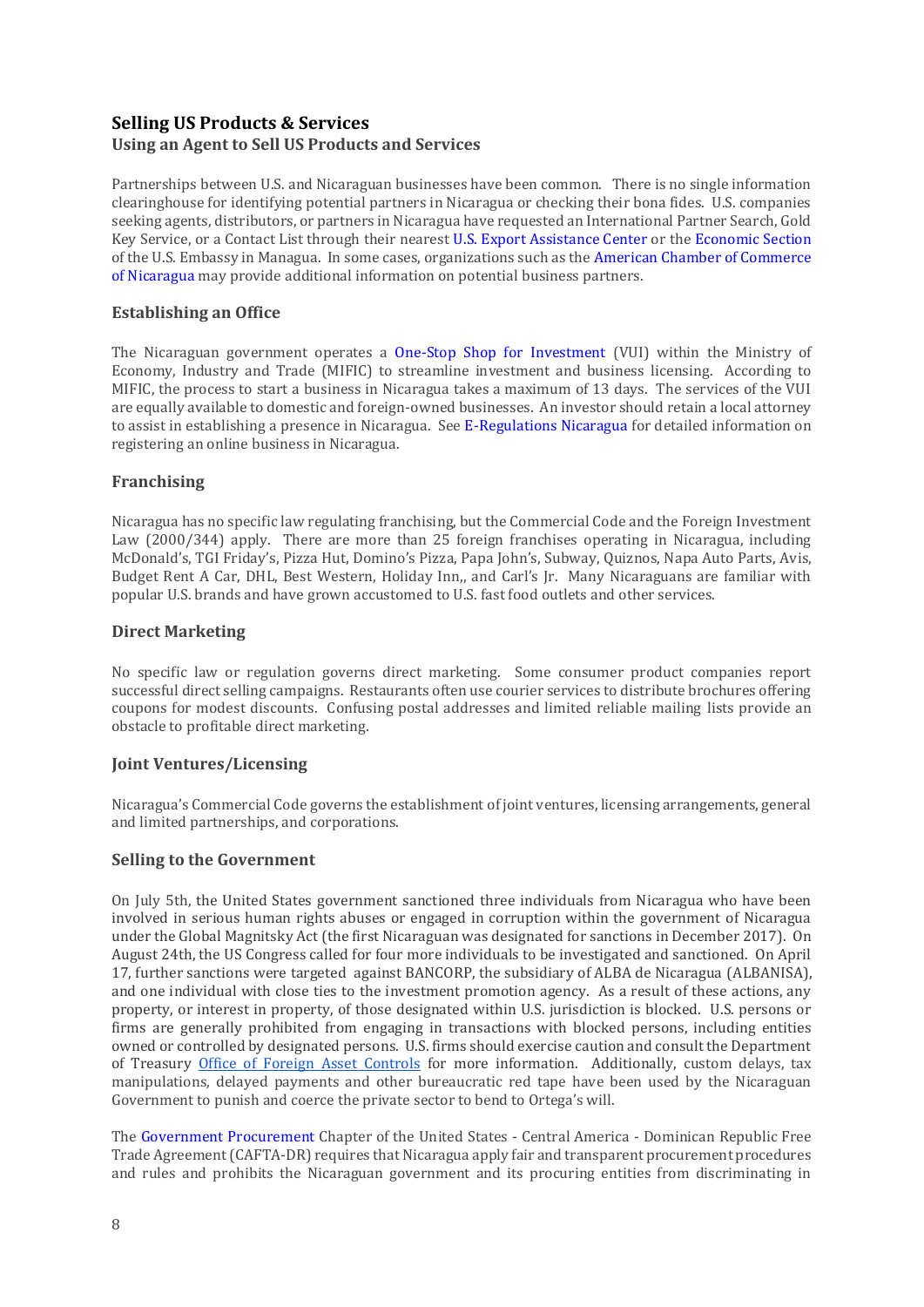purchasing practices against goods, services, and suppliers from the United States. Although Nicaragua is not a party to the plurilateral World Trade Organization (WTO) Agreement on Government Procurement, CAFTA-DR procurement rules are broadly based on that agreement, including the establishment of national treatment, and require the Nicaraguan government to treat suppliers of goods and services from the United States no less favorably than it does domestic counterparts. CAFTA-DR also provides rules aimed at ensuring a fair and transparent procurement process.

CAFTA-DR applies to most central government entities for goods and services valued above \$58,550, and construction services valued at \$6,725,000 or more. The threshold for municipalities and other decentralized government entities is \$477,000 for goods and services, and \$6,725,000 for construction services. Annex 9.1.2(b)(i) of the Government Procurement Chapter lists entities covered under the agreement; entities not listed are not covered. Purchases wholly or partially financed by foreign governments or international organizations are conducted according to the procedures of the donor organization.

CAFTA-DR also establishes additional rules designed to ensure transparency in procurement procedures. Nicaragua must publish its laws, regulations, and other measures governing procurement, along with any changes to those measures. Procuring entities must publish notices of procurement opportunities in advance. The agreement provides that procuring entities may not write technical specifications to favor a particular supplier, good, or service. It also sets out the circumstances under which procuring entities are allowed to use limited tendering. CAFTA-DR requires Nicaragua to maintain procedures to declare suppliers that have engaged in fraudulent or other illegal procurement actions ineligible for participation in future procurement.

Th[e Government Procurement Law](http://legislacion.asamblea.gob.ni/SILEG/Gacetas.nsf/5eea6480fc3d3d90062576e300504635/ce7e17f48271f839062577dc005aaf14?OpenDocument) (amended 2010/737) and th[e Municipal Procurement Law](http://legislacion.asamblea.gob.ni/Normaweb.nsf/($All)/925268779222506F0625733A00631C9A?OpenDocument) (2007/622) provide detailed procurement procedures, including rules for open bidding, qualified bidding, limited tendering, and purchase by quotation. The [Ministry of Finance Procurement Office](http://www.hacienda.gob.ni/Direcciones/contrataciones/introduccion) operates an electronic portal for central government and municipality procurement, [NICARAGUACOMPRA.](http://www.nicaraguacompra.gob.ni/) 

Th[e Government Procurement Law](http://legislacion.asamblea.gob.ni/SILEG/Gacetas.nsf/5eea6480fc3d3d90062576e300504635/ce7e17f48271f839062577dc005aaf14?OpenDocument) establishes safeguards to encourage open competition among suppliers bidding on government contracts. It states that in order for the Nicaraguan government to purchase goods and services, it must allow suppliers to compete under equal conditions. All government purchases must be planned and approved by procurement committees within each public entity.

The law allows foreign contractors to bid on projects on equal terms with locally registered companies. While foreign companies need not register locally in order to take part in the bidding process, they must present documentation from their home countries in order to prove that they are qualified bidders. If a foreign company wins a bid, it will need to register with the Nicaraguan government.

#### **U.S. Commercial Service Liaison Offices at the Multilateral Development Banks (Inter-American Development Bank, World Bank)**

The Commercial Service maintains Commercial Liaison Offices in each of the main Multilateral Development Banks, including the Inter-American Development Bank and the World Bank. These institutions lend billions of dollars in developing countries on projects aimed at accelerating economic growth and social development by reducing poverty and inequality, improving health and education, and advancing infrastructure development. The Commercial Liaison Offices help American businesses learn how to get involved in bank-funded projects, and advocate on behalf of American bidders. Learn more by contacting the Commercial Liaison Offices to the Inter-American Development Bank (*[http://export.gov/idb](http://export.gov/idb#_blank)*) and the World Bank (*[http://export.gov/worldbank](http://export.gov/worldbank#_blank)*).

#### Web Resources

Commercial Liaison Office to the Inter-American Development Bank[:http://export.gov/idb](http://export.gov/idb#_blank) Commercial Liaison Office to the World Bank: [http://export.gov/worldbank.](http://export.gov/worldbank#_blank) 

Many governments finance public works projects through borrowing from the Multilateral Development Banks. Please refer to "*Project Financing"* Section in *"Trade and Project Financing"* for more information.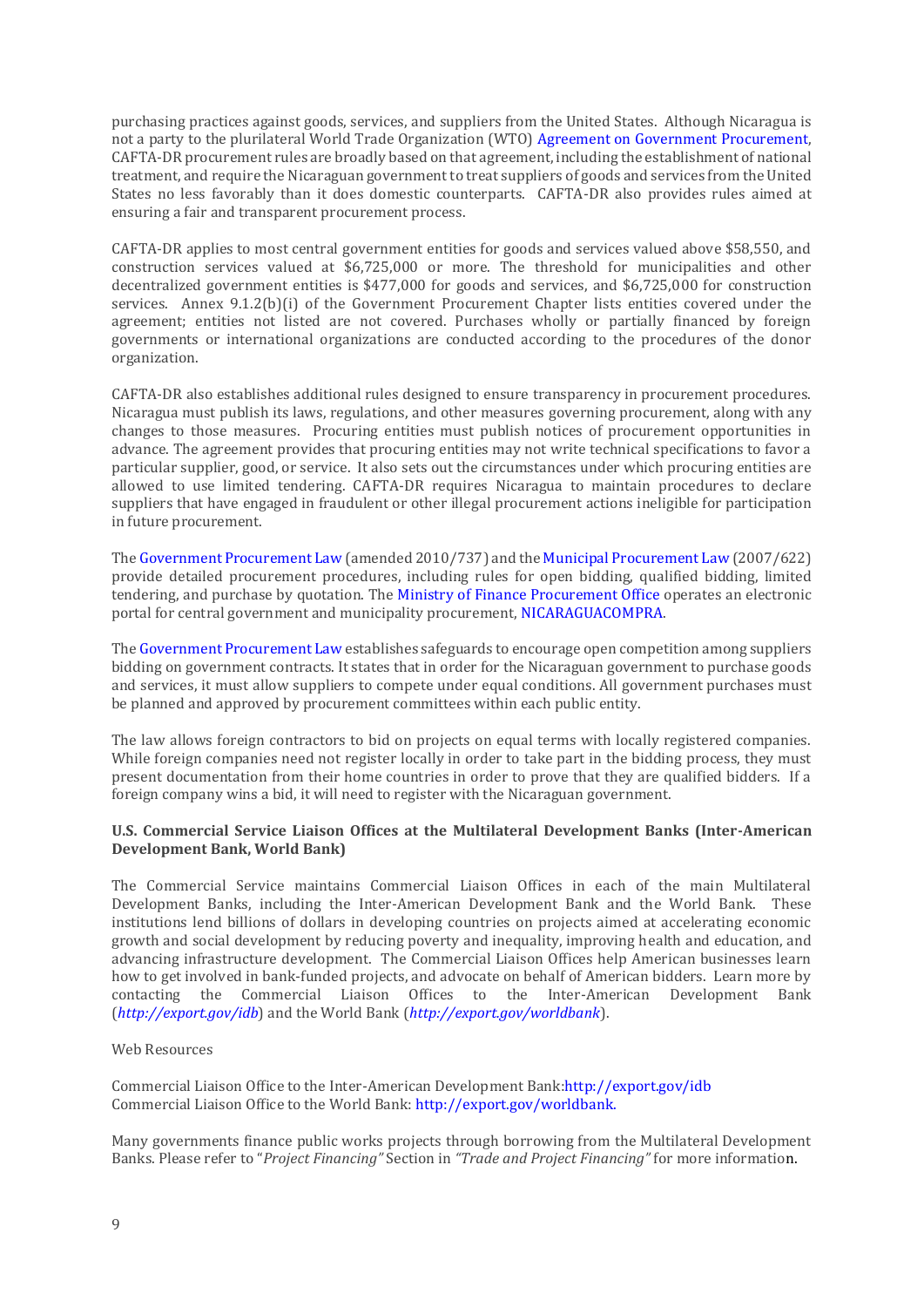# <span id="page-9-0"></span>**Distribution & Sales Channels**

Local distributors and agents generally handle distribution and sales of imported products through wholesale, self-service (supermarkets and convenience stores), and retail ("mom and pop" stores and informal vendors) channels.

More than 1,000 wholesalers operate in Nicaragua. PriceSmart operates two retail warehouse stores in Managua, and also sells wholesale. There are four major supermarket chains in Nicaragua: Palí, Maxi-Palí, La Unión, and La Colonia. Wal-Mart Central America operates the mid-range Palí and Maxi-Palí, upscale La Unión stores, and has two flagship Wal-Mart stores. La Colonia is a local chain of supermarkets located in Managua, Granada, Estelí, León and Chinandega and Matagalpa. There are also as many as 16,000 "mom and pop" stores and informal vendors that compete with larger retailers.

The Nicaraguan national highway network is composed of approximately 24,033 kilometers, including the 381 kilometers that make up the Pan-American Highway, which branches into other roads leading to different cities in the country. The Pan-American Highway is the main route for most terrestrial cargo and forms part of the road network interconnecting the largest cities on the Pacific side of Nicaragua. This Highway runs North-South along the western coast from Honduras to Costa Rica, giving Nicaragua access to the Caribbean coast seaports o[f Puerto Cortés](http://www.enp.hn/puerto-cortes.html) in Honduras an[d Puerto Limón](https://www.govisitcostarica.com/region/city.asp?cID=168) in Costa Rica. However, at times roadblocks have been used as a means of protest, which has compromised most major transportation routes, making them not consistently reliable. During major civic unrest, the roads were completely closed for several weeks, trapping trucks, drivers, and cargo.

The highway network has been substantially refurbished in recent years, including the main highways that link the capital to the Western, Central and Northern regions of the country, as well as with both international borders. The unpaved portions of the highways between Managua and the North Caribbean coast, leading to Bilwi, are more accessible during the dry season (December-April). An important secondary road exists between Managua and El Rama, the most important commercial port in the Caribbean.

On the Pacific coast, [Puerto de Corinto,](http://www.epn.com.ni/) the largest port in the country, is equipped with two warehouses. several storage tanks, special equipment for bulk freight, one crane to handle containers, and power outlets for refrigerated containers.

The [Sandino International Airport,](https://www.eaai.com.ni/) located 13 kilometers (8 miles) from the capital, is a modern facility. The airport offers basic cargo handling, including refrigerated storage, with connections to major cities in Central America and the United States. Bluefields and Puerto Cabezas on the Caribbean coast each have a small commercial airport. There is also now an airport in Tola, Rivas for smaller private aircraft.

The Central Intelligence Agency's [World FactBook](https://www.cia.gov/library/publications/the-world-factbook/geos/nu.html) provides basic information on infrastructure in Nicaragua.

# <span id="page-9-1"></span>**Selling Factors & Techniques**

Sales and marketing techniques in Nicaragua are similar to those employed in the United States. Trade fairs and industry-specific trade shows are common. Nicaraguan companies have begun to adopt modern marketing techniques, including door-to-door advertising, point-of-sale promotions, and internet sales. Spanish language is a must.

# <span id="page-9-2"></span>**eCommerce**

Overview

Nicaragua ranks as the country has the least internet access in Central America with only a fifth of the Nicaraguan population using the Internet, based on estimates by the CANITEL. During the protests in 2018, the government disrupted internet service in some cities. Publically available WiFi internet is unreliable and unsecure. Loss of internet access remains a concern for Nicaraguans. Nicaraguan authorities may electronically monitor individuals' activities.

CAFTA-DR's [Electronic Commerce](http://www.ustr.gov/sites/default/files/uploads/agreements/cafta/asset_upload_file783_3934.pdf) chapter requires nondiscriminatory, duty free treatment of digital products and encourages cooperation in numerous policy areas related to electronic commerce. However,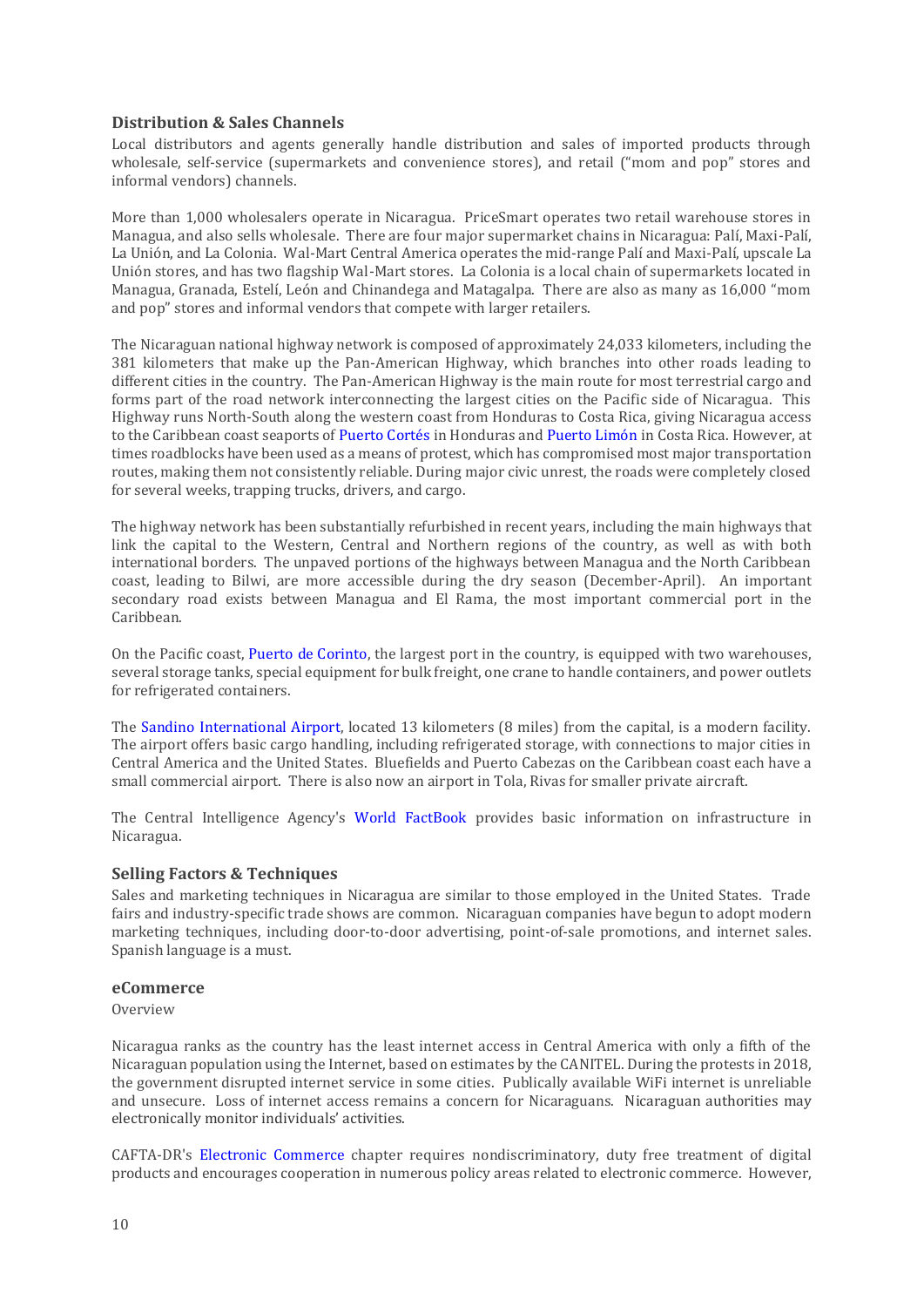electronic commerce is still developing in Nicaragua and there are no laws or regulations restricting its use. All eCommerce businesses must be incorporated with a physical address in the country.

The Digital Signature Law (2010/729) extends legal validity to electronic signatures and digital certificates to facilitate business and government transactions, especially international transactions. The governing body for the accreditation of an electronic signature is the [Director General of Technology,](http://www.hacienda.gob.ni/Direcciones/tecnologia/dgtec) which is part of the [Ministry of Finance and Public Credit.](http://www.hacienda.gob.ni/) There is no indication, however, that the system necessary to accredit electronic signatures has been implemented.

#### Current Market Trends

Although a growing middle class promises opportunities for this modern market, Nicaragua lags behind in online business. A first obstacle is lack of pertinent legislation for the sector, as the country has no legal framework regulating online transactions. While the few businesses offering online transactions generally have reliable security measures, there are no public incentives to conduct online sales initiatives and little public awareness or training available.

Nicaragua's commercial banking system is conservative and highly concentrated, restricting electronic transaction options. According to online marketing experts, commercial banks ask for up to \$10,000 in security deposits to guarantee online transactions. Some entrepreneurs use Pay-Pal and other foreign payment systems to avoid high transactions costs, but these systems are not integrated into Nicaraguan banks. Because of a lacking modern national mailing system, most Nicaraguan online stores do not offer home delivery.

Another major constraint is the size of the national market, which is still small and for the most part does not have the purchasing power to obtain credit or debit cards often needed for online purchases. According to the World Bank's global financial inclusion database (Global Findex), only 31% of adults had access to financial services in 2017 in Nicaragua.

#### Social Media

During the violent repression of pro-democracy protests, social media was weaponized to feed misinformation to the public and to identify, threatened, persecute citizens involved in the protests. Whatsapp was used to disseminate pro-government rhetoric as part of social media campaigns to undermine the civic unrest in the country. Mass Facebook groups representing student movements and were hacked and all social media activity has been closely monitored. Privacy protections have eroded, as police confiscate phones during traffic stops to search through citizen's social media accounts for involvement in any protests.

Although the Nicaraguan government has encouraged broadband infrastructure projects with \$1.7 billion of foreign direct investment being injected into the telecommunications sector over the past 13 years, moderately low levels of internet penetration (20%) and the limited scope of internet usage remains a challenge to the development of the e-commerce market. 3G and 4G LTE mobile network coverage now extend to 100 percent and 42 percent of the population, respectively, and fiber optic networks extends to nearly 95 percent of municipalities in the country. Despite these gains in internet connectivity, only 2.1 million people with smartphones have internet data plans, and there are less than 212,000 fixed line connections in Nicaragua, most concentrated near populated urban areas along the Pacific coast. This is largely due to Nicaragua having the highest average subscription costs in the region for both mobile data plans and broadband services.

Of the less than one-third of Nicaraguans that subscribe to dedicated internet services, the majority of them are using the Internet primarily for social media and entertainment purposes. Most mobile phone subscribers only use software applications such as Facebook (28 percent) and WhatsApp Messenger (13 percent), both of which are typically included as part of a standard subscription or offered separately at minimal cost due to their vast popularity. Those with full internet access still spend the majority of their time accessing entertainment sites such as YouTube (12 percent) and Spotify (5 percent), or other social media platforms like Instagram (6 percent) and SnapChat (6 percent). Most Nicaraguans confine themselves to this limited scope rather than utilizing the Internet for broader information, educational (11 percent), and business purposes. As a result, most local companies do not have an incentive to develop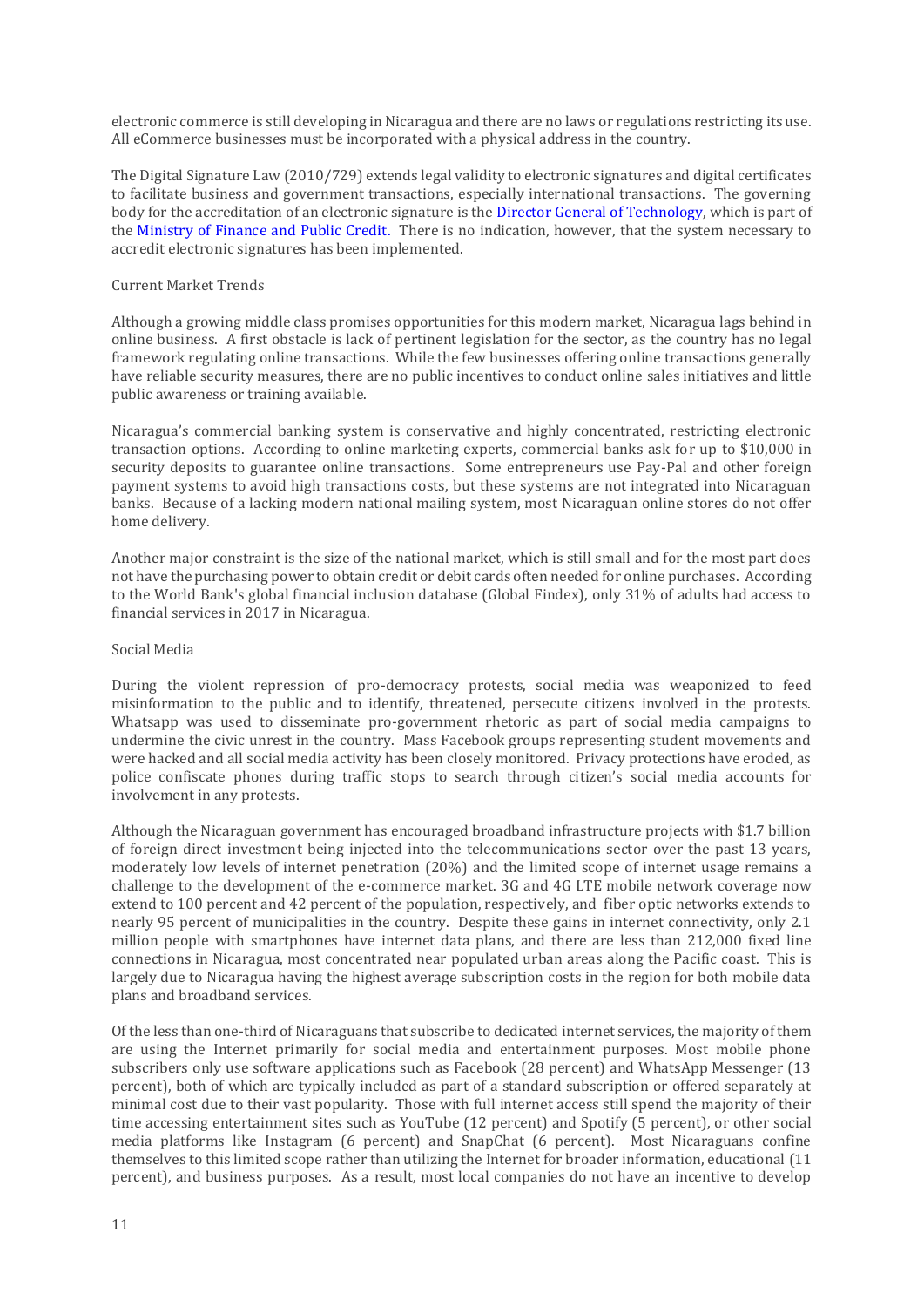websites and instead use the Facebook platform to create business pages and perform digital marketing or WhatsApp groups to advertise to their target audience or communicate with their clientele. Opportunities for U.S. companies to enter Nicaragua may improve as internet penetration and digital literacy continue to increase.

CAFTA-DR's electronic commerce chapter requires nondiscriminatory, duty free treatment of digital products and encourages cooperation in numerous policy areas related to e-commerce. As electronic commerce is still developing in Nicaragua, there are currently no laws or regulations restricting its use. However, all e-commerce businesses must be incorporated with a physical address in the country. The Digital Signature Law (2010/729) extends legal validity to electronic signatures and digital certificates to facilitate business and government transactions, especially international transactions. The governing body for the accreditation of an electronic signature is the Director General of Technology, which is part of the Ministry of Finance and Public Credit. There is no indication, however, that the system necessary to accredit electronic signatures has been implemented.

Despite the limitations, the last three years have revealed an accelerated growth in the volume of income from online sales. Social media is active and growing, with Facebook dominating the market. Nicaragua reported the largest growth in active Facebook users in the Central American region in 2017 with a penetration rate of 39.8%, up from 1.9 million users in 2016 to 2.7 million in 2017. Some local firms have succeeded in attracting large Facebook followings, including: Movistar (619,114), Banpro (613,013 followers), Claro (584,011), and Eskimo (349,359). Prior to the civic unrest, local online-marketing experts had noted that future business opportunities were likely in tourism, entertainment, nostalgic products, fashion, florists, bookstores and payments for various services, among others.

# <span id="page-11-0"></span>**Trade Promotion & Advertising**

Much of the population receives information via radio. Other popular means of promotion are billboards, banners, printed flyers, and loudspeaker announcements. Advertising for higher-income segments of the population can be found in newspapers, television, cinema, and cell phone text messaging. Publicity through the internet continues to be limited but growing, especially through Facebook.

# <span id="page-11-1"></span>**Pricing**

Th[e Harmonized Tax Law \(2012/822\)](https://www.dgi.gob.ni/pdfLegislacion/58) passed in December 2014 [\(2014/891\)](https://www.dgi.gob.ni/pdfLegislacion/55) was revised in February 27, 2019 in an effort to raise revenue to cover the government's current deficit. There are three main sources of taxes in Nicaragua: income tax (IR), a value-added tax (IVA), and a selective consumption tax (ISC). The Nicaraguan fiscal year runs from January 1 to December 31.

Income tax (IR) has three different categories: a) employment income, b) income from economic activities and c) capital income. Nicaragua applies a graduated income tax with rates from 10 to 30 percent. In addition, individual and corporate taxpayers whose income originated from industries such as agriculture, cattle ranching, forestry, fishing, mining, manufacturing, construction, hotels, restaurants, financial services, and others, were subject to a 1% minimum tax on gross sales. This 1% minimum tax on gross sales was raised to 2% for medium-sized businesses and 3% for most large businesses under the new recently approved law.

As of July 2018, the government has failed to apply several legally established tax exonerations. Tax exoneration policy has existed since the 1950s and permits local purchases and importation of raw materials, intermediate goods, capital goods, spare parts, and parts and accessories for machinery and equipment. According to industry executives, the policy is a key competitive advantage for the country and promotes exports and consumption of locally produced goods.

A value added tax (IVA) of 15% applies to the sale of domestic and imported goods and services. The new law also extended this 15% value added tax (IVA) to previously exempt products like agriculture products (fertilizers, tractors, etc.), meats, natural beverages, dairy products, coffee, rice, some national vegetables, imported onions and potatoes, refined sugar, and oil (except for soy and palm oil).

A selective consumption tax (ISC) is levied on a variety of goods. The tax generally ranges from 10% to 30% but is as high as 60% for tobacco products and alcoholic beverages. The ISC on domestic goods is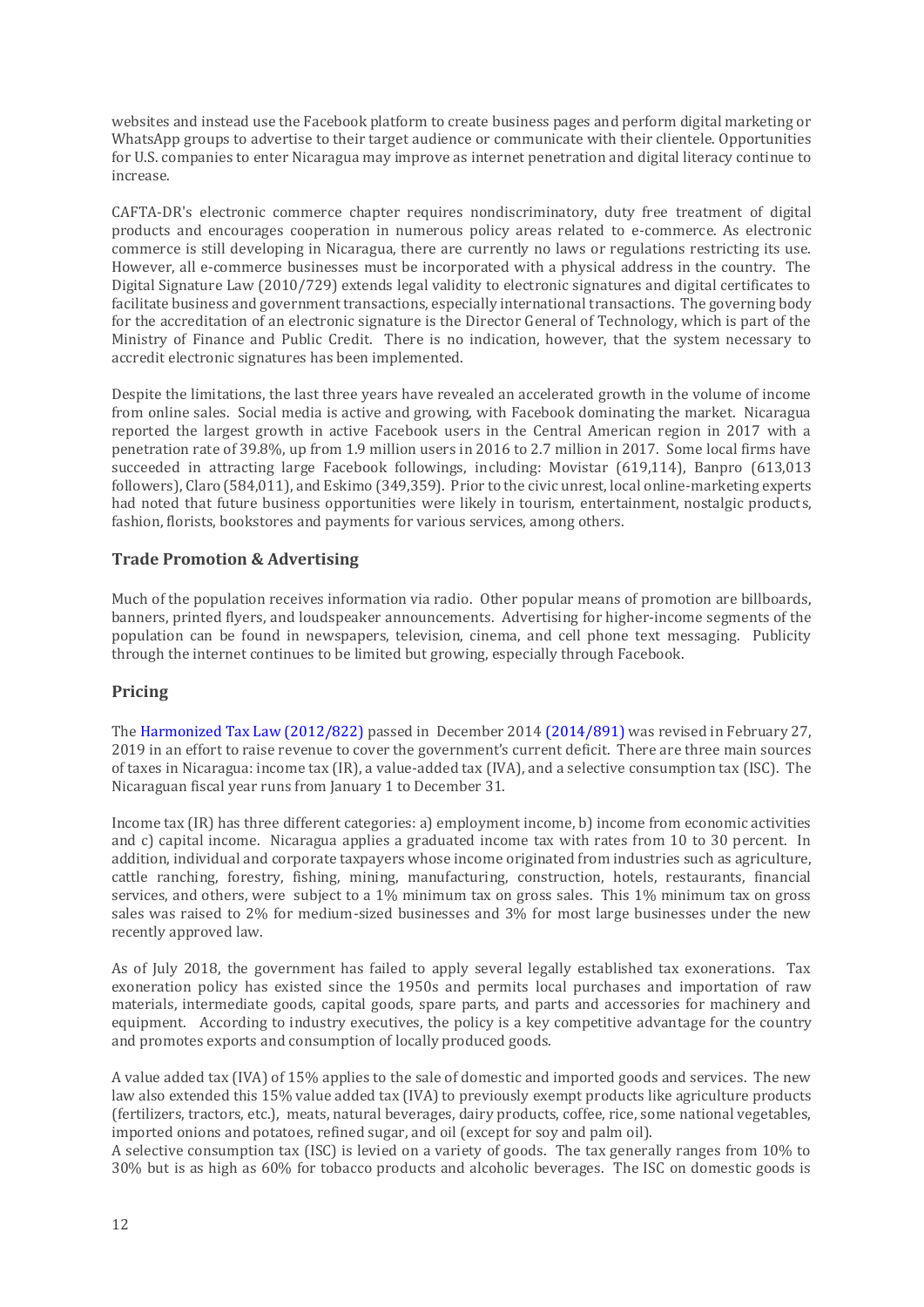based on the manufacturer's sale price, while the ISC on imported goods is based on the cost of goods, insurance, and freight (CIF) value.

Commodity transactions on the Nicaraguan exchange market are subject to a 1.5% tax.

Based on the Consumers' Rights Protection Law (2013/842), the Nicaraguan Ministry of Development, Industry and Trade regulates maximum prices for retail and wholesale generic and branded pharmaceutical products. The [Nicaraguan Energy Institute](http://www.ine.gob.ni/) regulates liquefied natural gas prices. Prices for public utilities such as water and electricity are also regulated. See the Investment Climate Statement for more information.

# <span id="page-12-0"></span>**Sales Service/Customer Support**

Many local businesses place less emphasis on customer service than is considered standard in the United States. Nicaraguan consumers are beginning to demand better service and are receptive to foreign-owned businesses that make customer service a priority.

# <span id="page-12-1"></span>**Protecting Intellectual Property**

Protecting Your Intellectual Property in Nicaragua:

Several general principles are important for effective management of intellectual property ("IP") rights in Nicaragua. First, it is important to have an overall strategy to protect your IP. Second, IP may be protected differently in Nicaragua than in the United States as the laws differ. Third, rights must be registered and enforced in Nicaragua, under local laws. For example, your U.S. trademark and patent registrations will not protect you in Nicaragua. There is no such thing as an "international copyright" that will automatically protect an author's writings throughout the entire world. Protection against unauthorized use in a particular country depends, basically, on the national laws of that country. However, most countries do offer copyright protection to foreign works in accordance with international agreements.

Granting patents registrations and registering trademarks are based on a first-to-file basis, so you should consider how to obtain patent and trademark protection before introducing your products or services to the Nicaraguan market. It is vital that companies understand that intellectual property is primarily a private right and that the U.S. government cannot enforce rights for private individuals in Nicaragua. It is the responsibility of the rights' holders to register, protect, and enforce their rights where relevant, retaining their own counsel and advisors. Companies may wish to seek advice from local attorneys or IP consultants who are experts in Nicaraguan law. The U.S. Commercial Service can provide a [list of local](https://ni.usembassy.gov/u-s-citizen-services/local-resources-of-u-s-citizens/attorneys/)  [attorneys registered with U.S. Embassy Managua.](https://ni.usembassy.gov/u-s-citizen-services/local-resources-of-u-s-citizens/attorneys/)

Rights holders who delay enforcing their rights on a mistaken belief that the U.S. Government can provide a political resolution to a legal problem may find that their rights have been eroded or abrogated due to legal doctrines such as statutes of limitations, laches, estoppel, or unreasonable delay in prosecuting a lawsuit. In no instance should U.S. Government advice be seen as a substitute for the responsibility of a rights holder to promptly pursue its case.

It is always advisable to conduct due diligence on potential partners. A good partner is an important ally in protecting IP rights. Consider carefully, however, whether to permit your partner to register your IP rights on your behalf. Doing so may create a risk that your partner will list itself as the IP owner and fail to transfer the rights should the partnership end. Keep an eye on your cost structure and reduce the margins and the incentives of would-be bad actors. Projects and sales in Nicaragua require constant attention. Work with legal counsel familiar with Nicaraguan laws to create a solid contract that includes non-compete clauses and confidentiality/non-disclosure provisions.

It is also recommended that small and medium-size companies understand the importance of working together with trade associations and organizations to support efforts to protect IP and stop counterfeiting. There are a number of these organizations, both Nicaragua or U.S.-based. These include:

- [The U.S. Chamber of Commerce](http://www.theglobalipcenter.com/)
- [The American Chamber of Commerce of Nicaragua](http://www.amcham.org.ni/)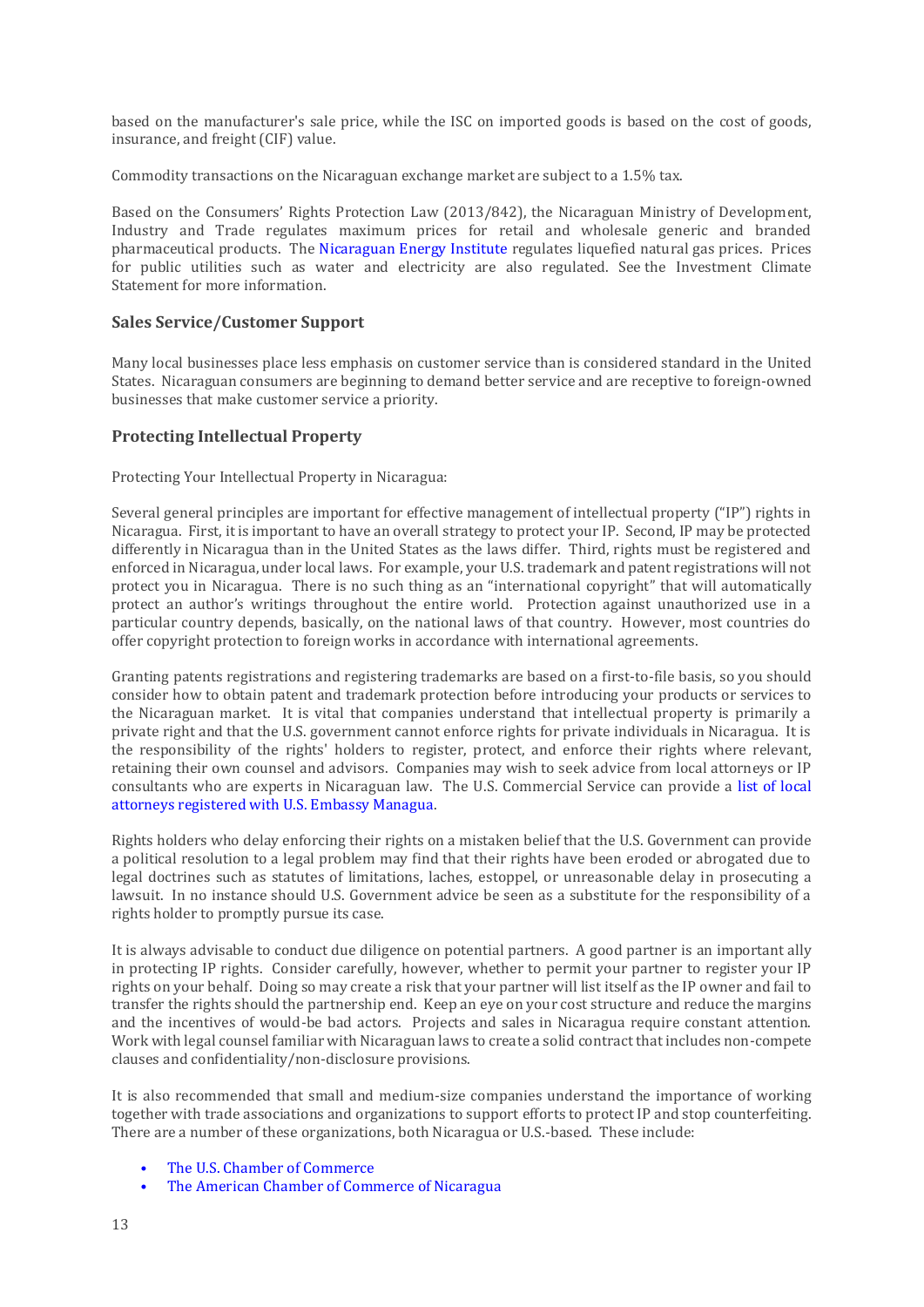- [The Superior Council of Private Enterprise in Nicaragua \(COSEP\)](http://www.cosep.org.ni/)
- [National Association of Manufacturers \(NAM\)](http://www.nam.org/)
- [International Intellectual Property Alliance \(IIPA\)](http://www.iipawebsite.com/)
- [International Trademark Association \(INTA\)](http://www.inta.org/Pages/Home.aspx)
- [International Anti-Counterfeiting Coalition \(IACC\)](http://www.iacc.org/)
- [Pharmaceutical Research and Manufacturers of America \(PhRMA\)](http://www.phrma.org/)
- [Biotechnology Industry Organization \(BIO\)](https://www.bio.org/)

#### IP Resources

A wealth of information on protecting IP is freely available to U.S. rights holders. Some excellent resources for companies regarding intellectual property include the following:

- For information about patent, trademark, or copyright issues -- including enforcement issues in the United States and other countries -- call the STOP! Hotline: 1-866-999-HALT or visit [www.STOPfakes.gov.](http://www.stopfakes.gov/)
- For more information about registering trademarks and patents (both in the United States as well as in foreign countries), contact the U.S. Patent and Trademark Office (USPTO) at: 1-800-786-9199, or visit [http://www.uspto.gov/.](http://www.uspto.gov/)
- For more information about registering for copyright protection in the United States, contact the U.S. Copyright Office at: 1-202-707-5959, or visi[t http://www.copyright.gov/](http://www.copyright.gov/)
- For more information about how to evaluate, protect, and enforce intellectual property rights and how these rights may be important for businesses, please visit the "Resources" section of the STOPfakes website a[t http://www.stopfakes.gov/resources](http://www.stopfakes.gov/resources)
- For information on obtaining and enforcing intellectual property rights and market-specific IP Toolkits visit: [www.stopfakes.gov/businesss-tools/country-ipr-toolkits.](https://www.stopfakes.gov/article?id=Protecting-IPR-Overseas-Resources-for-U-S-Businesses) The toolkits contain detailed information on protecting and enforcing IP in specific markets and also contain contact information for local IPR offices abroad and U.S. government officials available to assist SMEs.

The U.S. Department of Commerce has positioned IP attachés in key markets around the world. For more information about the IP attaché program, please visit the [United States Patent and Trademark Office](http://www.uspto.gov/learning-and-resources/ip-policy/intellectual-property-rights-ipr-attach-program/intellectual)  [website.](http://www.uspto.gov/learning-and-resources/ip-policy/intellectual-property-rights-ipr-attach-program/intellectual)

In any foreign market companies should consider several general principles for effective management of their intellectual property. For background on these principles please link to our articles on [Protecting](https://www.export.gov/article?id=Protecting-Intellectual-Property)  [Intellectual Property](https://www.export.gov/article?id=Protecting-Intellectual-Property) and [Corruption.](https://www.export.gov/article?id=Corruption)

IP Attaché Contact Todd Reves, IP Attaché for Mexico, Central America and the Caribbean U.S. Embassy Mexico City Paseo de la Reforma 305 Colonia Cuauhtémoc 06500 México, D.F. +52 55 5080-5226 [todd.reves@trade.gov](mailto:todd.reves@trade.gov) 

#### <span id="page-13-0"></span>**Due Diligence**

U.S. firms should be cautious when doing business in Nicaragua. The Nicaraguan government has publicly said the U.S. is funding the "terrorist" opposition and some U.S. contacts have been specifically targeted due to their association. U.S. firms may be subject to additional scrutiny by the Nicaraguan government under the aegis of terrorism financing and money laundering legislations. These laws may be used to investigate or interdict the assets of any businesses and persons suspected of being linked to acts of money laundering or financing terrorism, terms which the government interprets broadly and with prejudice against perceived political opponents. Furthermore, there is a significant reputational risk for Americans doing business in Nicaragua as the U.S. government continues to pursue sanctions against those involved in corruption and the violation of human rights.

Thorough due diligence can mitigate some of the risk inherent in doing business in Nicaragua. Before finalizing any contract, agreement, or relationship, U.S. companies are urged to obtain information on the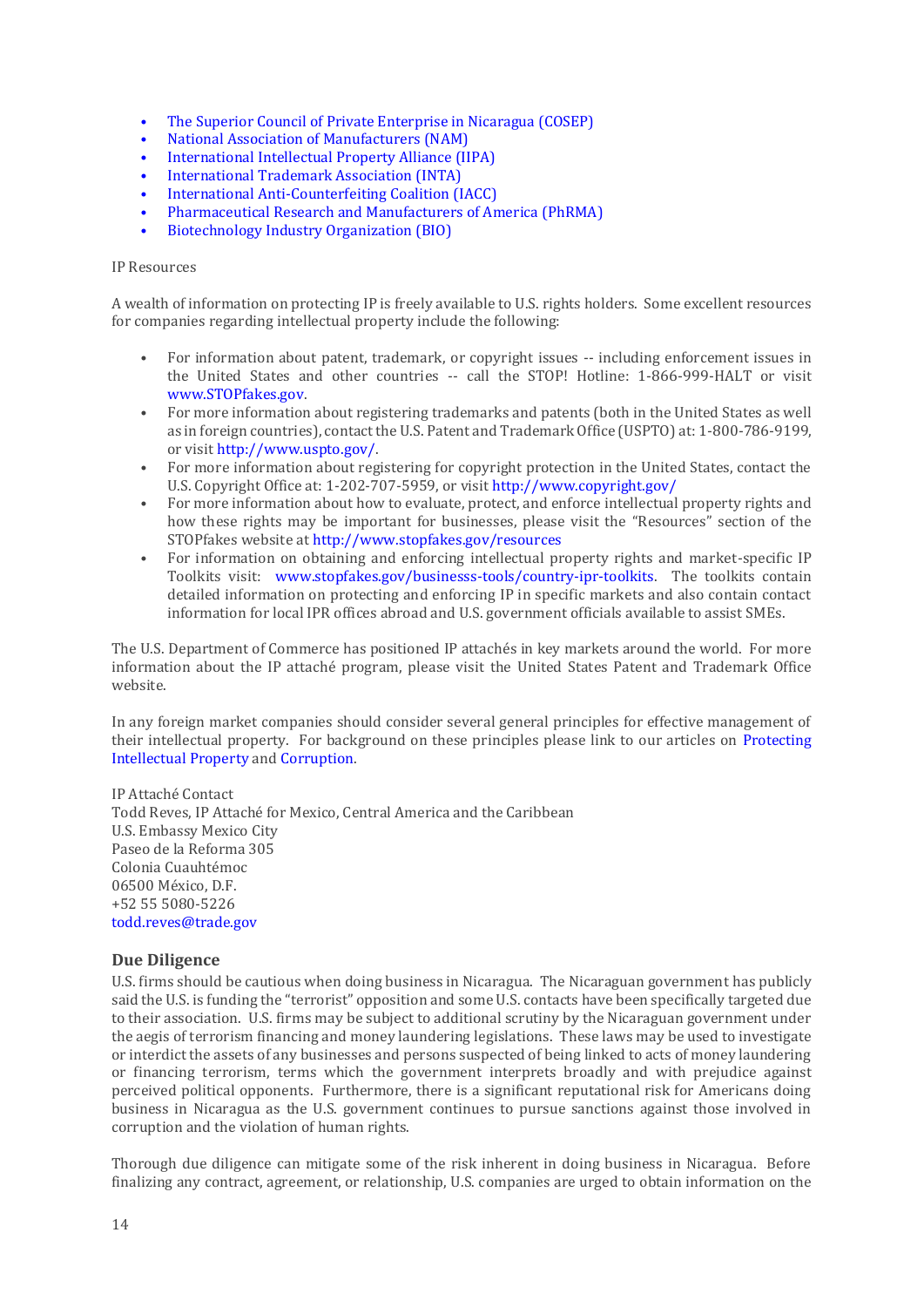bona fides of the contracting firm, including reliable business and financial references. For commercial transactions, requiring cash in advance or negotiating a letter of credit is advisable until a payment track record is established.

The Embassy's [Economic Section](https://ni.usembassy.gov/business/getting-started-nicaragua/) can provide assistance in identifying potential business partners through its International Partner Search. Representation or distribution agreements should include an arbitration clause and be reviewed by [a local attorney.](https://ni.usembassy.gov/u-s-citizen-services/local-resources-of-u-s-citizens/attorneys/) See the Investment Climate Statement for more information.

# <span id="page-14-0"></span>**Local Professional Services**

The Embassy strongly recommends hiring a [local attorney](https://ni.usembassy.gov/u-s-citizen-services/local-resources-of-u-s-citizens/attorneys/) to seek counsel and to facilitate business transactions. Many attorneys have cooperative agreements with law firms throughout Central America and the United States.

Several local accounting firms have established cooperative agreements with U.S. accounting firms. Many are members of the [American Chamber of Commerce of Nicaragua](http://www.amcham.org.ni/) and may be contacted through that organization.

A limited number of contact centers and business process vendors employ bilingual professionals who offer a variety of services to international firms, including telemarketing, consumer and commercial collections, back office work, data entry, market intelligence, and financial analysis.

# <span id="page-14-1"></span>**Principal Business Associations**

- [AmCham](http://www.amcham.org.ni/) *American Chamber of Commerce in Nicaragua*
- ANDIPROFA *Nicaraguan Association of Pharmaceutical Products Distributors*
- ANDIVA –*Nicaraguan Association of Motor Vehicle Distributors*
- [APEN](http://apen.org.ni/) –*Association of Producers and Exporters of Nicaragua*
- ANITEC *Nicaraguan Association of the Textile and Apparel Industry*
- [ASOBANP](http://www.asobanp.org.ni/) *Association of Private Banks of Nicaragua*
- [CNC](http://www.construccion.org.ni/) *Nicaraguan Chamber of Construction*
- [CADIN](http://www.cadin.org.ni/) *Chamber of Industries of Nicaragua*
- [CADUR](http://www.cadur.org.ni/) *Chamber of Developers of Nicaragua*
- [CAMINIC](http://caminic.com/) *Nicaragua Mining Chamber*
- [CANATUR](https://www.canatur-nicaragua.org/) *National Tourism Chamber*
- [CANITEL](http://canitel.org.ni/) *- Nicaraguan Internet and Telecommunications Chamber*
- [CCSN](http://www.ccsn.org.ni/) *Chamber of Commerce and Services of Nicaragua*
- [CEN](http://cennic.org/) *Nicaraguan Energy Chamber*
- [COSEP](http://www.cosep.org.ni/) *Superior Council of Private Enterprise*
- [FCNZFP](http://fcnzfp.org/) *Nicaraguan Chamber of Private Free Zones*
- [UPANIC](http://www.congresoagropecuarioupanic.com.ni/) *Union of Agricultural Producers of Nicaragua*

# <span id="page-14-2"></span>**Limitations on Selling US Products and Services**

There are no manufacturing sectors or services where only Nicaraguan citizens are allowed to own or sell, except in some very limited cases related to national security. Please see the Investment Climate Statement or contact the [Economic Section](https://ni.usembassy.gov/embassy/managua/sections-offices/?_ga=2.1696689.1603636765.1531752599-251487372.1531233556) for more information.

# <span id="page-14-3"></span>**Web Resources**

- [National Electricity Company](http://www.enel.gob.ni/) (ENEL)
- [Government Procurement Law](http://legislacion.asamblea.gob.ni/SILEG/Gacetas.nsf/5eea6480fc3d3d90062576e300504635/ce7e17f48271f839062577dc005aaf14?OpenDocument)
- [Municipal Procurement Law](http://legislacion.asamblea.gob.ni/Normaweb.nsf/($All)/925268779222506F0625733A00631C9A?OpenDocument)
- [Ministry of Finance Procurement Office](http://www.hacienda.gob.ni/Direcciones/contrataciones/introduccion)
- [NICARAGUACOMPRA](http://www.nicaraguacompra.gob.ni/)
- [Empresa Nacional Portuaria](http://www.enp.hn/web/index.html)
- [Puerto de Corinto](http://www.epn.com.ni/)
- [Sandino International Airport](http://www.eaai.com.ni/)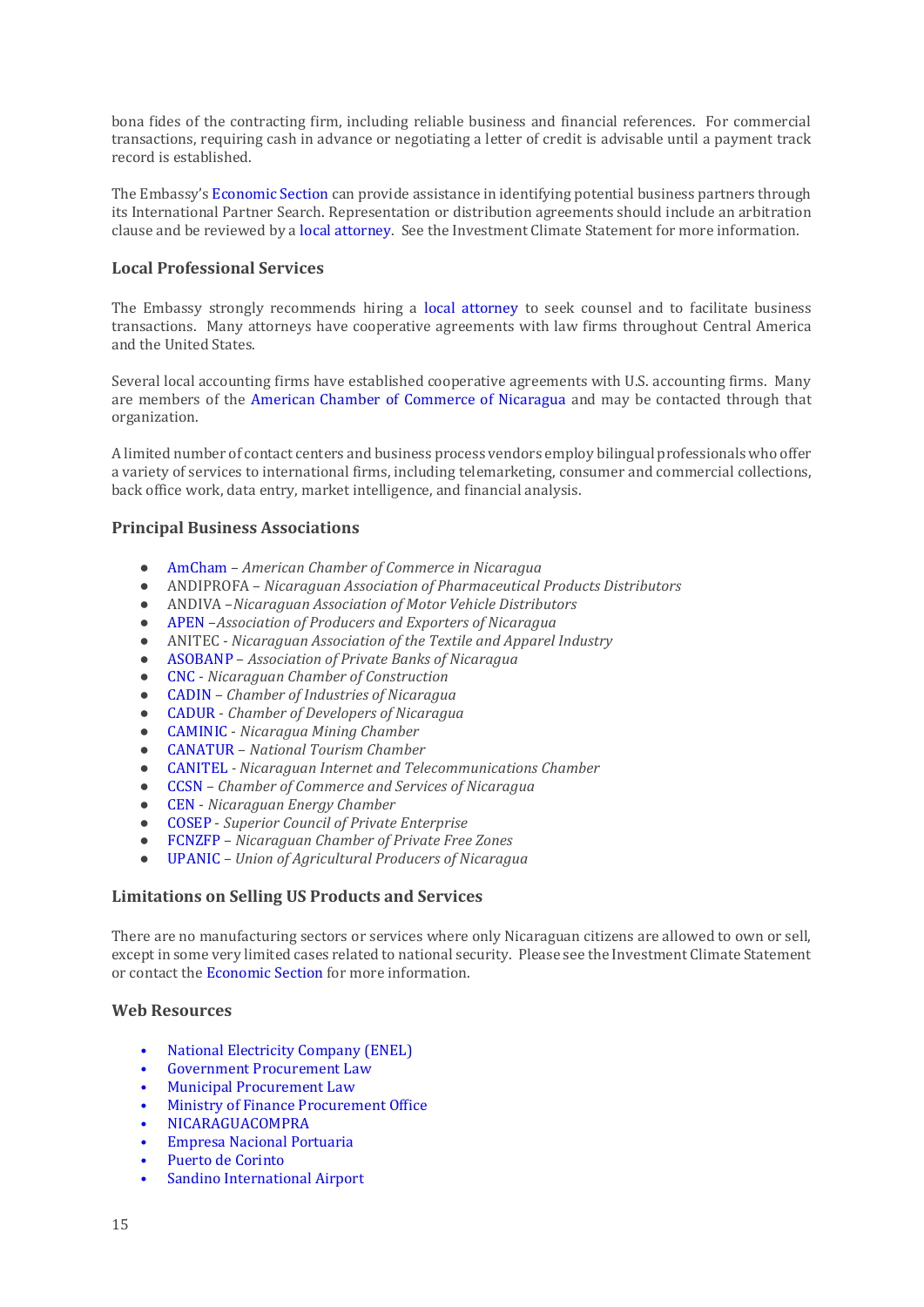- [World FactBook](https://www.cia.gov/library/publications/the-world-factbook/geos/nu.html)
- [Electronic Commerce](http://www.ustr.gov/sites/default/files/uploads/agreements/cafta/asset_upload_file783_3934.pdf)
- [Director General of Technology](http://www.hacienda.gob.ni/Direcciones/tecnologia/dgtec)
- [Ministry of Finance and Public Credit](http://www.hacienda.gob.ni/)
- [Nicaraguan Institute for Telecommunications and Postal Service](http://www.telcor.gob.ni/Default.asp) (TELCOR)
- [Harmonized Tax Law \(2012/822\)](https://www.dgi.gob.ni/pdfLegislacion/58)
- [Nicaraguan Energy Institute](http://www.ine.gob.ni/)
- [www.StopFakes.gov](http://www.stopfakes.gov/)
- [Embassy Managua Economic Section](https://ni.usembassy.gov/embassy/managua/sections-offices/?_ga=2.1696689.1603636765.1531752599-251487372.1531233556)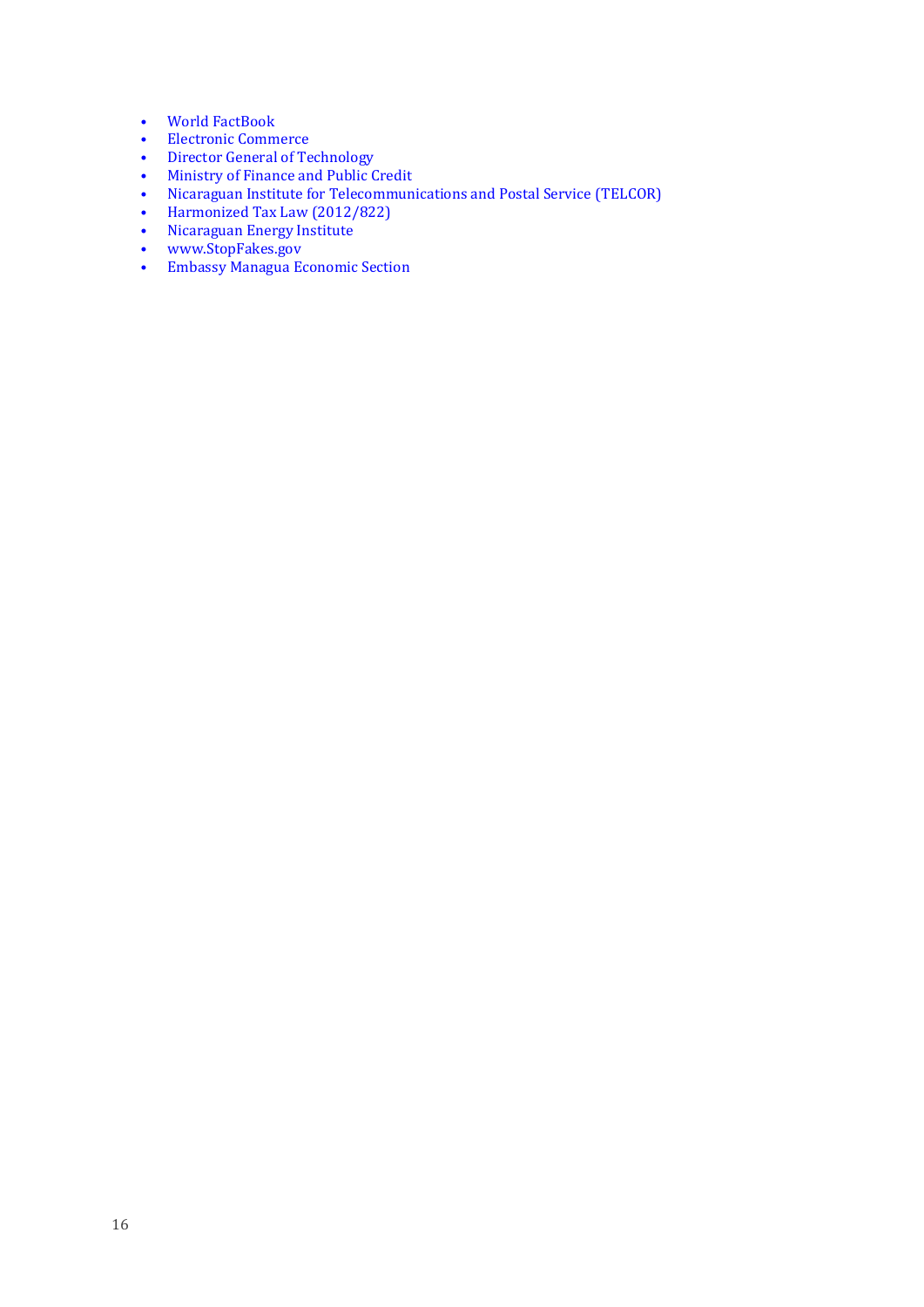# <span id="page-16-1"></span><span id="page-16-0"></span>**Trade Regulations, Customs, & Standards Trade Barriers**

In an attempt to lower the budget deficit and to punish the private sector for its participation in prodemocracy reforms and dialogue, the Nicaraguan government has utilized unjustified border procedures to delay and fine imports such as raw materials, spare parts, equipment, as well as agricultural, commercial and industrial products. Paperwork to release these key elements for the country's economic performance languishes in the office of the Customs Authority (DGA) for more than a month at a time. In early August 2018, logistics providers reported that DGA had changed its policies to review any and all cargo entering the country, now requiring full scans or physical inspections for all containers. Truckers report long delays at the borders, a function of DGA bureaucratic red tape.

The U.S. Embassy receives numerous reports from U.S. businesses and nongovernmental organizations that the Nicaraguan Customs Authority regularly subjects shipments of commercial and donated goods to bureaucratic delays and arbitrary valuation. Importers and exporters report that customs officials regularly assess exorbitant fines for minor administrative discrepancies. In some cases, shipments are held for weeks or months with no justification provided by customs agents. Other issues include arbitrary denials of import permits for products with no justification. The U.S. Embassy rarely has success in obtaining information from the DGA concerning these cases.

The Nicaraguan government levies a selective consumption tax (ISC) on many items, as described in Chapter 3 of the Country Commercial Guide: Selling U.S. Products and Services. The tax is not applied exclusively to imports, but imports are taxed on the cost, insurance, and freight value, while domestic goods are taxed on the manufacturer's price. All imported beverages were previously taxed on the price charged to the retailer, however, as the result of an arbitrary implementation of a tax reform passed on February 27th, 2019 by the Customs Authority (DGA), the tax on these imports has tripled. **Import Tariff**

<span id="page-16-2"></span>As a member of the [Central American Common Market](https://www.sieca.int/) (CACM), Nicaragua applies a harmonized external tariff on most items at a maximum of 15%, with some exceptions. Approximately 95% of tariff lines are harmonized among Central American countries at this rate or lower. In response to rising prices in 2007, Nicaragua issued a series of decrees to unilaterally eliminate or reduce to 5% tariffs on many basic foodstuffs and consumer goods. These decrees have been extended every six months. They remained in effect as of 2017, and are likely to be extended thereafter. The [Nicaraguan Customs Authority](http://www.dga.gob.ni/) maintains an [online database of import tariffs,](http://www.dga.gob.ni/sac01.cfm) including tariffs applicable under the Central America – Dominican Republic – United States Free Trade Agreement (CAFTA-DR).

Under CAFTA-DR, 100% of U.S. consumer and industrial goods enter Nicaragua duty free. More than half of U.S. agricultural exports now enter Nicaragua duty free thanks to CAFTA-DR. Nicaragua will eliminate its remaining tariffs on nearly all agricultural goods by 2024, including those on pork, rice, and yellow corn. Nicaragua will eliminate its tariffs on chicken leg quarters and rice by 2023 and on dairy products by 2025. For certain products, such as poultry leg quarters, tariff rate quotas (TRQs) allow duty free access for increasing quantities as tariffs are phased out. Nicaragua will liberalize trade in white corn through expansion of a TRQ, but there is no tariff phase out.

# <span id="page-16-3"></span>**Import Requirements & Documentation**

An importer must present the following documentation to th[e Nicaraguan Customs Authority:](http://www.dga.gob.ni/)

- bill of lading
- packing list
- original invoice
- declaration of invoice authenticity
- permits issued by Nicaraguan authorities (if necessary, see below)
- certificate of origin (to determine applicability of CAFTA-DR and other trade agreements)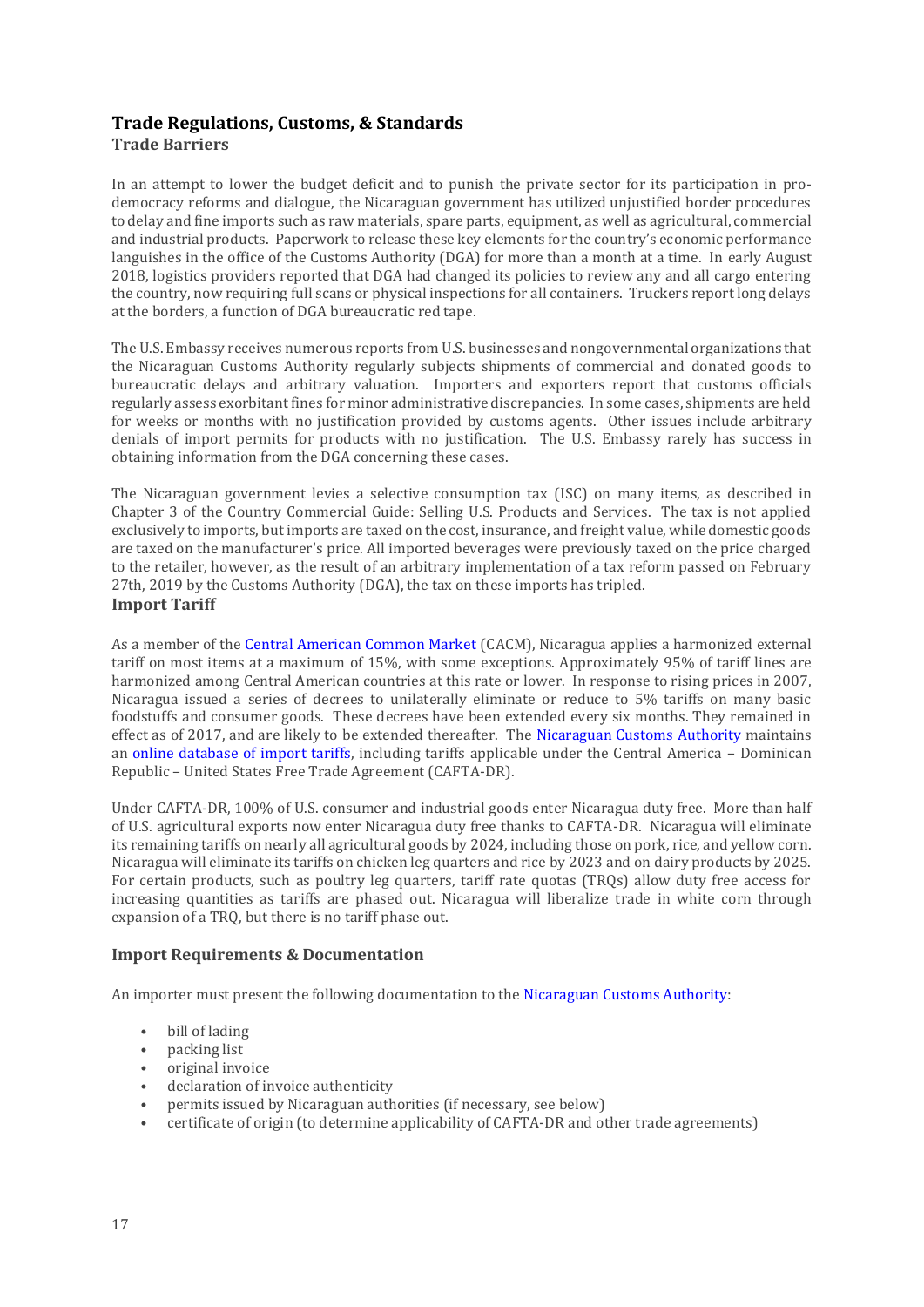Importers must also register as a taxpayer with the [Nicaraguan Tax Authority.](http://www.dgi.gob.ni/) Once they have their tax identification number, they must register it with the [Nicaraguan Customs Authority,](http://www.dga.gob.ni/) Legal Affairs Division, which also requires importers to present proof of fiscal solvency on a monthly basis.

The process for sending donations to Nicaragua includes requesting authorization from the Ministry of Foreign Relations. The donating organization may wish to hire a local customs broker familiar with Nicaragua's customs procedures in order to ensure that the donation is not lost or mishandled. Customs may seize a shipment if it is not removed from their warehouses after 20 days, but the importer can pay a fine in order to prevent it from being auctioned.

# <span id="page-17-0"></span>**Labeling/Marking Requirements**

Th[e Nicaraguan Technical Standard on Prepackaged Foods for Human](http://legislacion.asamblea.gob.ni/Normaweb.nsf/($All)/7DCB76C06DF62D1806257736007676D0?OpenDocument) [Consumption](http://legislacion.asamblea.gob.ni/Normaweb.nsf/($All)/7DCB76C06DF62D1806257736007676D0?OpenDocument) (1999/03-021) requires that prepackaged foods be labeled in Spanish and indicate product origin, contents, price, weight, production date, and expiration date. The Ministry of Development, Industry and Trade, Standards Office, will determine if the product complies with the labeling requirements, once the product has been registered with the Sanitation Office at the Ministry of Health.

Th[e Ministry of Health](http://www.minsa.gob.ni/) Pharmaceutical Office requires that pharmaceutical products be packaged and labeled in Spanish for retail distribution and that their dosages be clearly indicated.

For those companies that are interested in participating in government tenders, sample products must be submitted with the required labels in Spanish. Nicaragua is a signatory of the [Cartagena Protocol on Biosafety.](http://bch.cbd.int/protocol) As mandated by the protocol, Nicaragua requires that agricultural goods containing more than 5% living modified organisms (LMOs) be labeled to indicate that they "may contain" LMOs.

# <span id="page-17-1"></span>**U.S. Export Controls**

Food and Beverages

Th[e Ministry of Health](http://www.minsa.gob.ni/) Food Inspection Office issues import permits for food and beverages. All imports of non-processed food must be registered with the Ministry of Agriculture's Agricultural Health and Sanitation Office. If a product is imported in bulk and packaged in Nicaragua, a phytosanitary or sanitary certificate is required from the country of origin and the Nicaraguan [Ministry of Health](http://www.minsa.gob.ni/) Food Inspection Office. For sugar, the Ministry of Development, Industry, and Trade issues import licenses.

#### Medicines and Cosmetics

The [Ministry of Health](http://www.minsa.gob.ni/) Pharmaceutical Office issues import permits for medicines, cosmetics and hygiene products. Importers must present documentation demonstrating safety and effectiveness and pay fees to obtain a sanitary registration, as well as fees for laboratory analysis (this fee varies if the products are made in Nicaragua). To ascertain fee amounts, please contact th[e Ministry of Health.](http://www.minsa.gob.ni/)

For more information on registering a product or the documents required for importing pharmaceutical products, please contact:

Ministry of Health

Pharmaceutical Division

Complejo Nacional de Salud "Dra. Concepción Palacios" costado oeste, Colonia Primero de Mayo, Módulo 4, Managua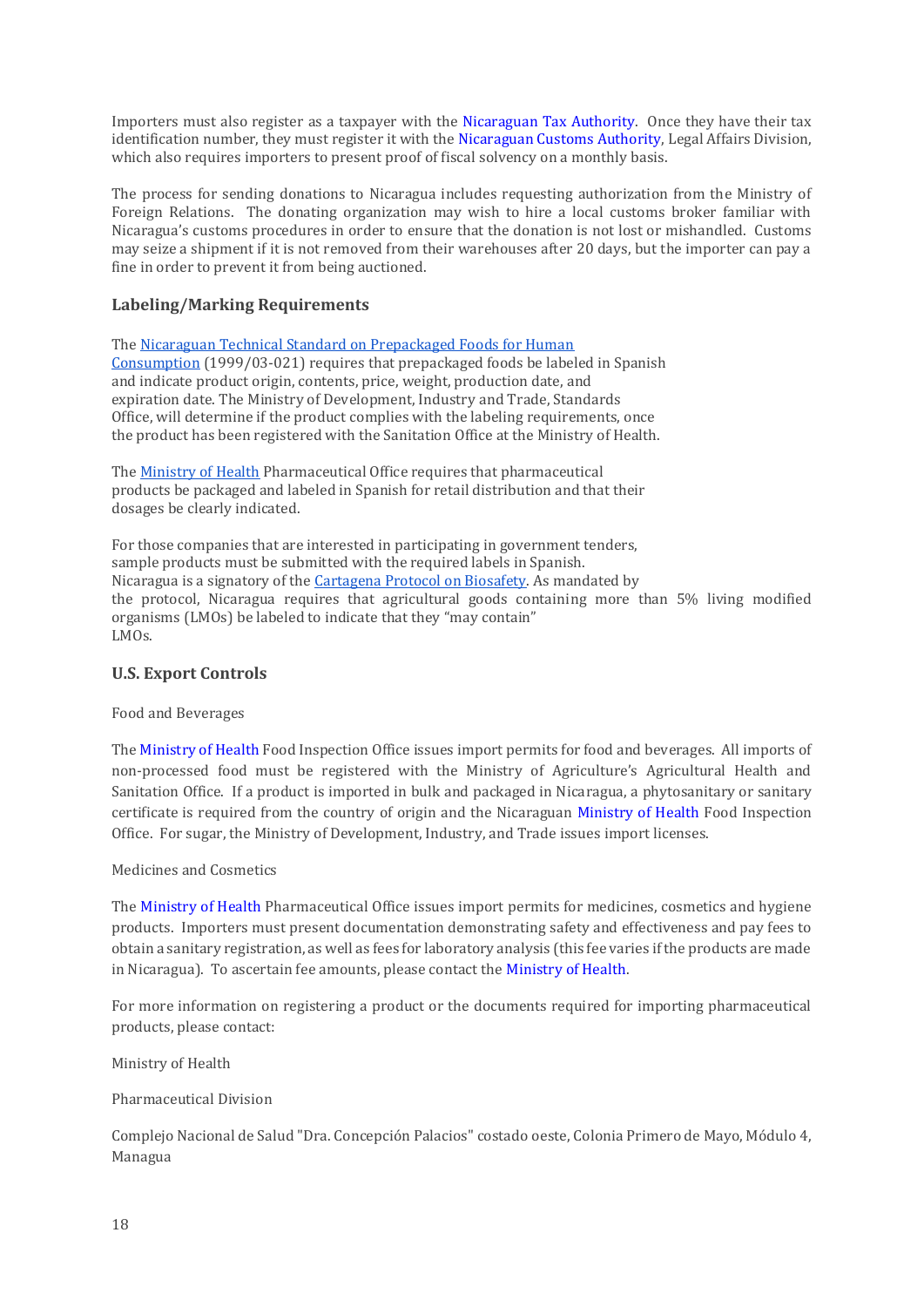Tel: (505) 2289-4700

Fax: (505) 2289-4401

#### [div-far@minsa.gob.ni](mailto:div-far@minsa.gob.ni)

Laboratorio Nacional de Control de Calidad de Medicamentos

Donde fue la Pepsi 2 c. al Sur, 3 c. Abajo, Managua

Tel: (505) 2244-1925

#### [lnccm-cndrminsa@hotmail.com](mailto:lnccm-cndrminsa@hotmail.com)

#### Agriculture and Livestock

Nicaragua's agricultural import regulations are shared between the [Nicaraguan Institute of Agricultural](http://www.ipsa.gob.ni/)  [Protection and Health](http://www.ipsa.gob.ni/) (IPSA) and the [Nicaraguan Ministry of Health](http://www.minsa.gob.ni/) (MINSA). IPSA is responsible for the inspection of agricultural products at the borders and the regulation of animal feeds, agrochemicals and seeds, while MINSA regulates processed food products. A general requirement of Nicaragua's import regulations is that the importer must have an import permit prior to the importation of any shipment. Processed foods and agrochemicals also require a sanitary register number from the [Ministry of Health](http://www.minsa.gob.ni/) (MINSA) and/or the [Nicaraguan Institute of Agricultural Protection and Health](http://www.ipsa.gob.ni/) (IPSA). Good communication between the exporter and importer is essential for a successful commercial relationship.

#### Telecommunications

The [Nicaraguan Telecommunications Regulator](http://www.telcor.gob.ni/) (TELCOR), established in 1982, regulates the telecommunications sector in Nicaragua and operates under the authority of the General Telecommunication and Postal Services Law. Passed in 1996, this constitutional provision established an institutional and legal framework and empowers TELCOR as an autonomous entity under the guidance of the Presidency to implement regulations and monitor compliance over telecommunications and postal services. One exception is the regulation of information technology which falls under the authority of [Nicaraguan Council of Science and Technology](http://conicyt.gob.ni/) (CONICYT), which reports to the Minister Advisor to the President Omar Halleslevens, and the [Telecommunications Investment Fund](http://www.telcor.gob.ni/Desplegar.asp?PAG_ID=15) (FITEL). TELCOR issues import permits for radio communication equipment, cable television installation equipment, telephone switchboard equipment, and commercial radio broadcast equipment.

Containers for Liquefied and Compressed Gasses

The Fire Department, Fire Prevention Office, issues import permits for new and used cylinders or containers for liquefied or other compressed gases.

#### Firearms

The National Police, [Firearms and Ammunition Office](http://www.policia.gob.ni/) administers an import permit system for firearms, ammunition, and explosives under the Special Law for Control and Regulation of Firearms, Ammunition, Explosives, and Related Materials (amended 2006/591). With increase civic unrest, violence and government repression of protesters it is unlikely that new import permits are issued with any ease, as the government attempts to control the flow of firearms into the country.

The United States imposes export controls to protect national security interests and promote foreign policy objectives. The United States also participates in various multilateral export control regimes to prevent the proliferation of weapons of mass destruction and prevent destabilizing accumulations of conventional weapons and related material. The U.S. Department of Commerce's Bureau of Industry and Security (BIS) administers U.S. laws, regulations and policies governing the export and reexport of commodities, software,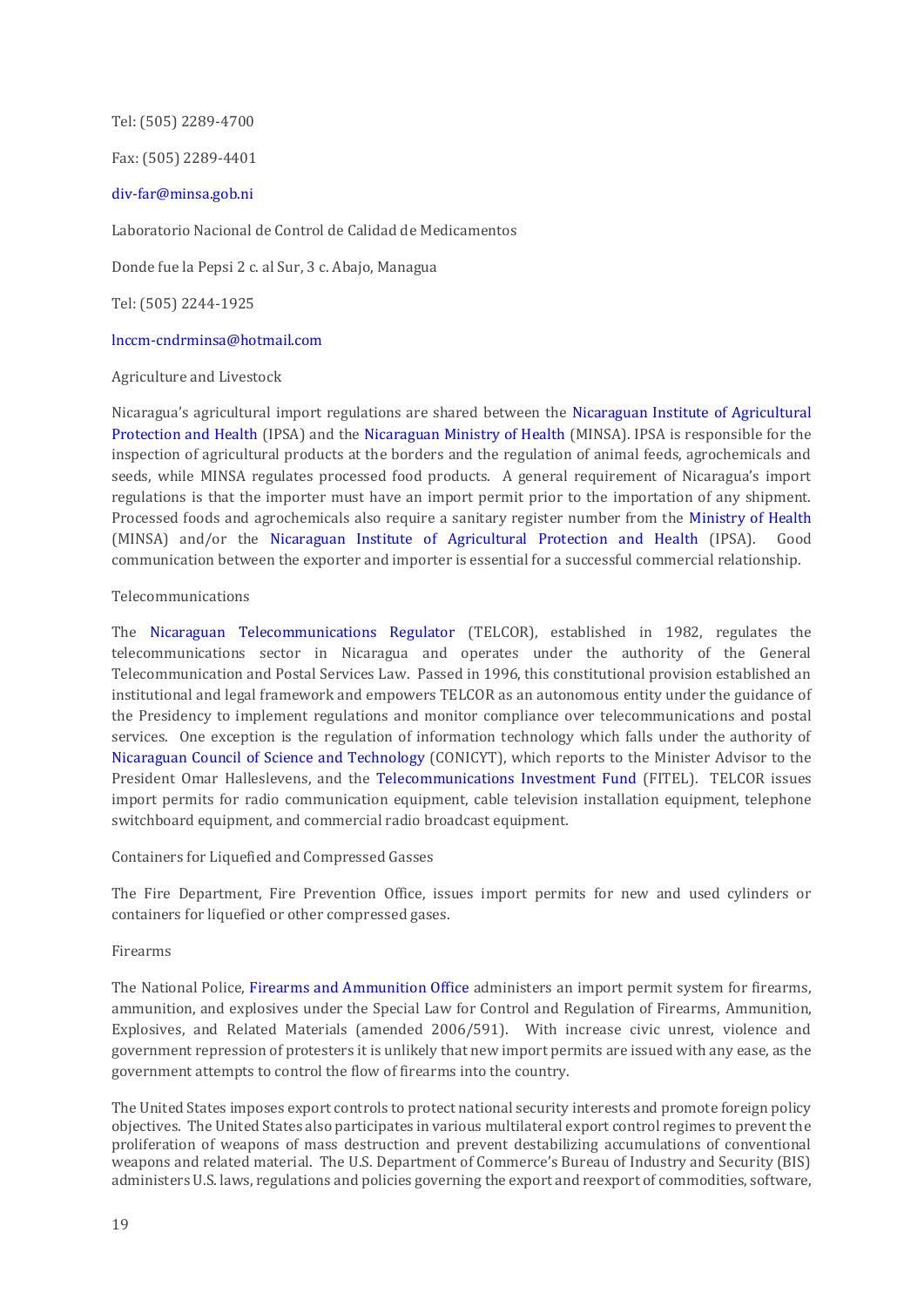and technology (collectively "items") falling under the jurisdiction of the Export Administration Regulations (EAR). The primary goal of BIS is to advance national security, foreign policy, and economic objectives by ensuring an effective export control and treaty compliance system and promoting continued U.S. strategic technology leadership. BIS also enforces anti-boycott laws and coordinates with U.S. agencies and other countries on export control, nonproliferation and strategic trade issues.

BIS is responsible for implementing and enforcing the EAR, which regulate the export, reexport, and transfer (in-country) of items with commercial uses that can also be used in conventional arms, weapons of mass destruction, terrorist activities, or human rights abuses, and less sensitive military items.

BIS's Export Administration (EA) reviews license applications for exports, reexports, transfers and deemed exports (technology transfers to foreign nationals in the United States) subject to the EAR. Through its Office of Exporter Services, EA provides information on BIS programs, conducts seminars on complying with the EAR, and provides guidance on licensing requirements and procedures. EA's Office of Technology Evaluation (OTE) analyzes U.S. export data on items subject to the EAR, BIS license application data, and global trade information to assess data trends. [OTE's data portal](https://www.bis.doc.gov/data-portal) provides excerpts from statistical reports, along with data sets to enable the public to perform analyses of exports and licensing on its own.

U.S. exporters should consult the EAR for information on how export license requirements may apply to the sale of their items. If necessary, a commodity classification request may be submitted in order to obtain BIS assistance in determining how an item is controlled (*i.e.,* the item's classification) and the applicable licensing policy. Exporters may also request a written advisory opinion from BIS about application of the EAR to a specific situation. Information on commodity classifications, advisory opinions, and export licenses can be obtained through the BIS website at www.bis.doc.gov or by contacting the Office of Exporter Services at the following numbers: Washington, D.C. Tel: (202) 482-4811 Fax: (202) 482-3322Western Regional Office Tel: (949) 660-0144 Fax: (949) 660-9347

Further information on export controls is available at: <http://www.bis.doc.gov/licensing/exportingbasics.htm>

BIS's Export Enforcement (EE) is responsible for the enforcement of the EAR. BIS works closely with U.S. embassies, foreign governments, industry, and trade associations to ensure that exports from the United States are secure. In accordance with the EAR, BIS officials conduct site visits, also known as End-Use Checks (EUCs), globally with end-users, consignees, and/or other parties to transactions involving items subject to the EAR, to verify compliance.

An EUC is an on-site verification of a party to a transaction to determine whether it is a reliable recipient of U.S. items. EUCs are conducted as part of BIS's licensing process, as well as its compliance program, to determine if items were exported in accordance with a valid BIS authorization or otherwise consistent with the EAR.

Specifically, an EUC verifies the *bona fides* of recipient(s) of items subject to the EAR, to include: confirming their legitimacy and reliability relating to the end use and end user; monitoring their compliance with license conditions; and ensuring such items are used and/or re-exported or transferred (in-country) in accordance with the EAR.

BIS officials rely on EUCs to safeguard items subject to the EAR from diversion to unauthorized end uses/users. The verification of a foreign party's reliability facilitates future trade, including pursuant to BIS license reviews. If BIS is unable to verify the reliability of the company or is prevented from accomplishing an EUC, the company may receive, for example, more regulatory scrutiny during license reviews or be designated on BIS's Unverified List or Entity List, as applicable.

BIS has developed a list of "[red flags](https://www.bis.doc.gov/index.php?option=com_content&view=article&id=51&catid=23)," or warning signs, intended to discover possible violations of the EAR. Also, BIS has "[Know Your Customer](https://www.bis.doc.gov/index.php?option=com_content&view=article&id=47&catid=23)" guidance.

BIS provides a variety of training sessions to U.S. exporters throughout the year. These sessions range from one to two day seminars and focus on the basics of exporting as well as more advanced topics. Check a [current seminar schedule](https://www.bis.doc.gov/index.php/compliance-a-training/current-seminar-schedule) for a list of upcoming seminars.

BIS also provide[s online training.](https://www.bis.doc.gov/index.php/compliance-a-training/export-administration-regulations-training/online-training-room)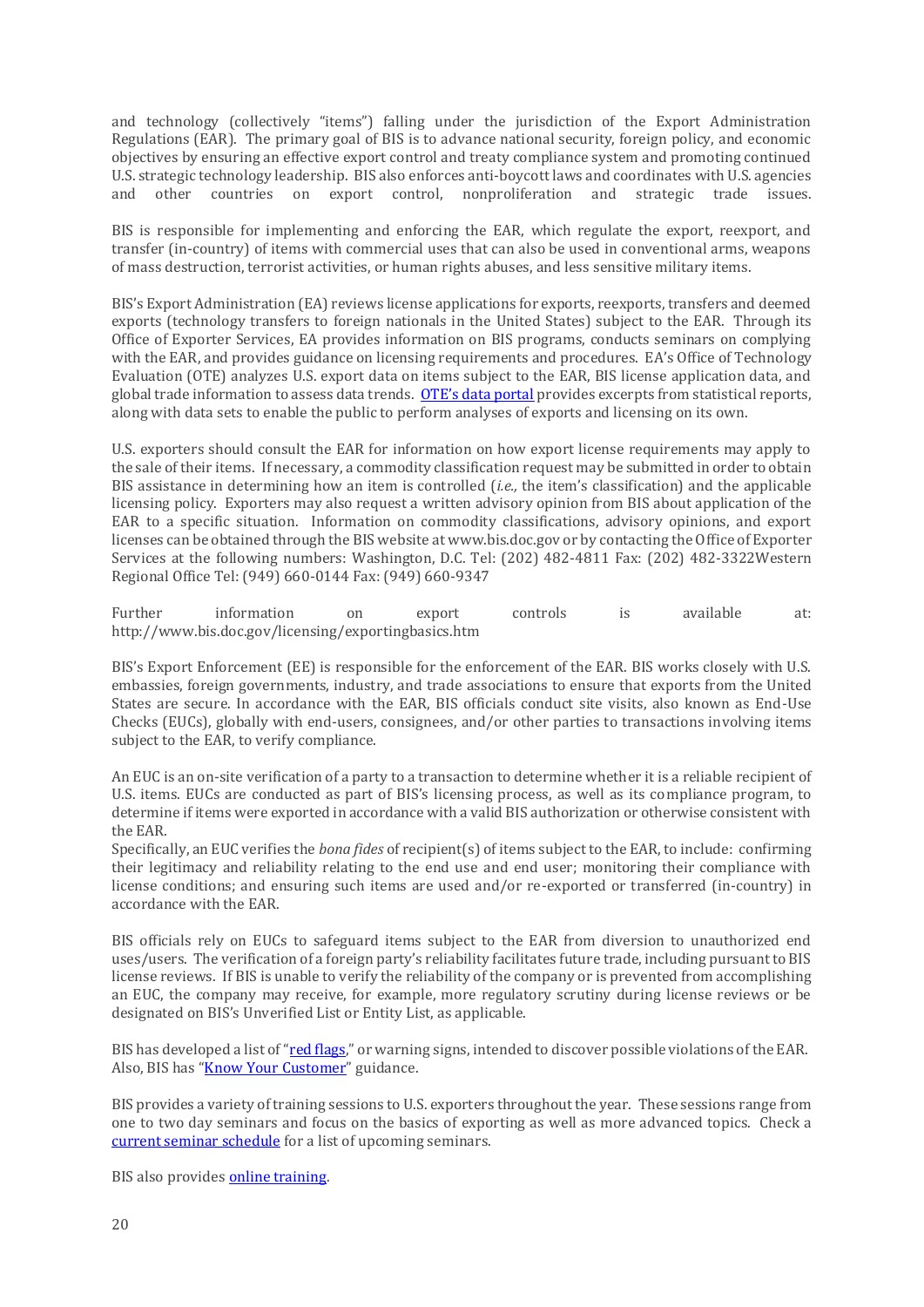The EAR does not regulate transactions involving all U.S. goods, services, and technologies. Other U.S. Government agencies regulate more specialized exports. For example, the U.S. Department of State's Directorate of Defense Trade Controls has authority over defense articles and services. A list of other agencies involved in export control can be found on the **BIS website** or in Supplement No. 3 to Part 730 of the EAR.

Th[e EAR](https://www.bis.doc.gov/index.php/regulations/export-administration-regulations-ear) is available on the BIS website and on the e-CFR [\(Electronic Code of Federal Regulations\)](https://www.ecfr.gov/cgi-bin/ECFR?page=browse) website.

The Consolidated Screening List (CSL) is a list of parties for which the United States Government maintains restrictions on certain exports, reexports or transfers of items. The CSL consolidates a number of smaller lists of restricted parties that are maintained by a variety of U.S. Government agencies, including the Department of Commerce, as an aid to industry in conducting electronic screens of potential parties to regulated transactions. The CSL is available here: <http://apps.export.gov/csl-search> or [https://developer.trade.gov/consolidated-screening-list.html.](https://developer.trade.gov/consolidated-screening-list.html)

# <span id="page-20-0"></span>**Temporary Entry**

Under th[e National Treatment and Market Access for Goods](http://www.ustr.gov/sites/default/files/uploads/agreements/cafta/asset_upload_file721_3920.pdf) Chapter of CAFTA-DR, Nicaragua must provide duty-free temporary admission for products such as professional equipment, goods for display or demonstration, and commercial samples. The Chapter also includes specific provisions on the international transit of vehicles and containers.

The Ministry of Development, Industry and Trade, through the [National Export Commission](http://www.mific.gob.ni/FOMENTOALAEXPORTACION/tabid/64/language/en-US/Default.aspx) is responsible for administering Nicaragua's [Temporary Admission Law,](http://www.mific.gob.ni/FOMENTOALAEXPORTACION/INCENTIVOSALAEXPORTACION/INCENTIVOSALAEXPORTACIONREGIMENADMISIONTEM/tabid/71/language/en-US/Default.aspx) which defines the circumstances under which merchandise may be imported duty free, primarily in the case of re-export after a transformative process, repair, or alteration. This law applies only to companies that directly or indirectly export at least 25% of total production (no lower than US \$50,000 per year). The [Nicaraguan Customs Authority](http://www.dga.gob.ni/circulares/2004/CT-070-2004%20ADMISION%20TEMPORAL%20LEY%20382%20.pdf) is responsible for applying this law, and additional information is available by writing t[o cnpe@mific.gob.ni.](mailto:cnpe@mific.gob.ni)

# <span id="page-20-1"></span>**Prohibited & Restricted Imports**

Law 2014/891, which is an amendment to Nicaragua's Harmonized Tax Code, prohibits the importation of vehicles that are ten years or older. There are several exceptions such as classic or historic vehicles, certain donated vehicles, and certain vehicles used for cargo or public transportation.

# <span id="page-20-2"></span>**Customs Regulations**

The [Customs Administration and Trade Facilitation](http://www.ustr.gov/sites/default/files/uploads/agreements/cafta/asset_upload_file358_3922.pdf) Chapter of CAFTA-DR establishes rules designed to encourage customs transparency, predictability, and efficiency. Under the agreement, Nicaragua must promptly publish its customs measures, including on the Internet. Nicaragua must also release goods from customs promptly and expeditiously clear express shipments.

Th[e Central American Uniform Customs Code](http://www.sieca.int/) establishes harmonized customs procedures for Guatemala, El Salvador, Nicaragua, and Honduras, including uniform documents, electronic transmission of customs information, and electronic prepayment of charges, tariffs and taxes.

On August 4, 2015, Nicaragua ratified the [World Trade Organization's Trade Facilitation Agreement](https://www.wto.org/english/tratop_e/tradfa_e/tradfa_e.htm). The agreement contains provisions for expediting the movement, release and clearance of goods, including goods in transit. It also sets out measures for effective cooperation between customs and other appropriate authorities on trade facilitation and customs compliance issues. It further contains provisions for technical assistance and capacity building in this area.

Importers must use the services of a licensed [customs broker.](http://www.dga.gob.ni/agencias01.cfm) Nicaragua applies the [World Trade](https://www.wto.org/english/tratop_e/cusval_e/cusval_e.htm)  [Organization Agreement on Customs Valuation](https://www.wto.org/english/tratop_e/cusval_e/cusval_e.htm) to determine customs duties. Many importers report, however, that the Nicaraguan Customs Authority misclassifies goods in order to apply a higher duty rate. They also allege that officials apply arbitrary reference prices. Information on current customs regulations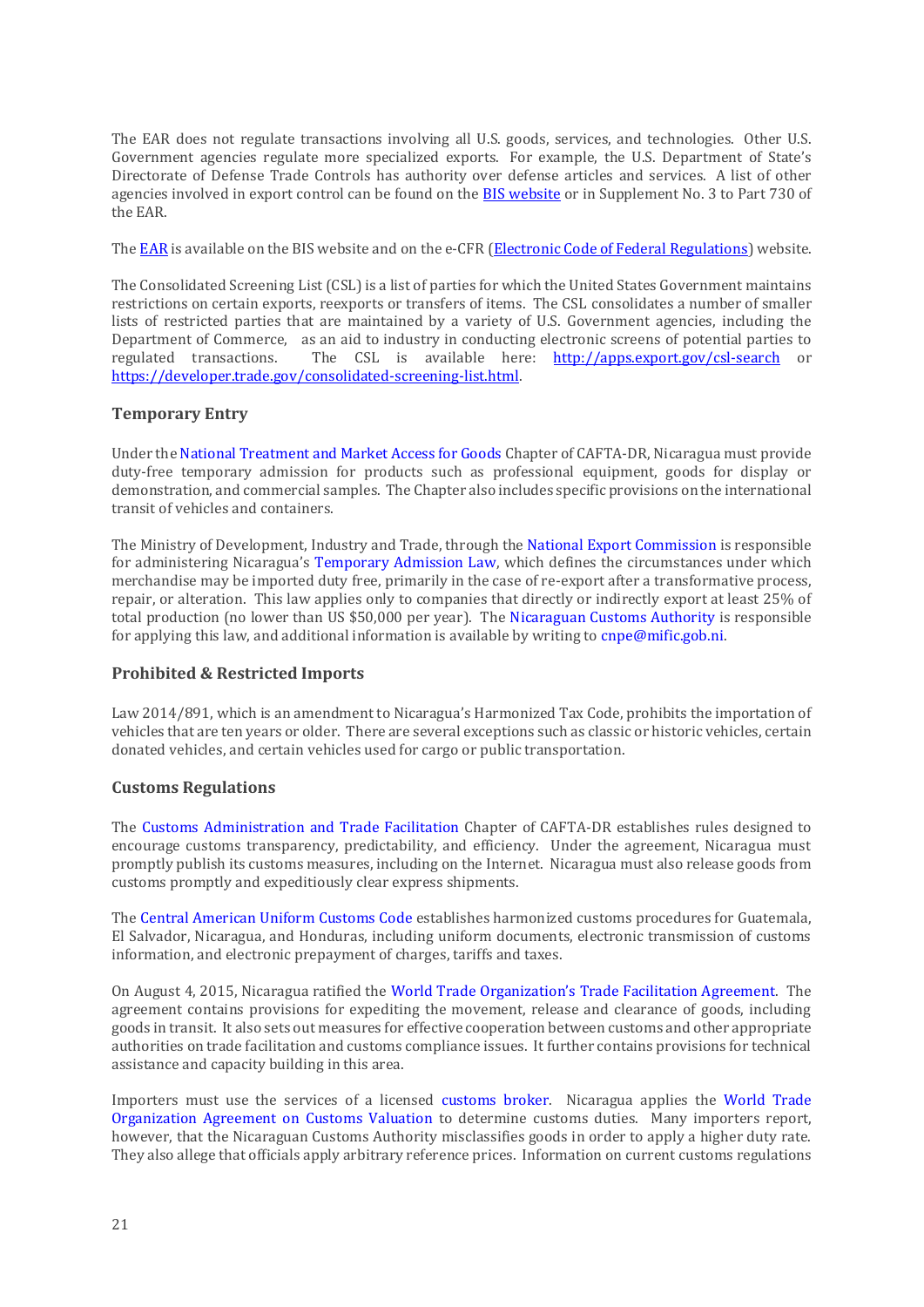can be obtained from the Nicaraguan Customs Authority at Tel: +505 2248-2642, +505 2249-5699, +505 2249-4259 or by submitting questions to their [website.](http://www.dga.gob.ni/Consultas.cfm)

#### <span id="page-21-0"></span>**Trade Standards**

Overview

The [Technical Barriers to Trade Chapter](http://www.ustr.gov/sites/default/files/uploads/agreements/cafta/asset_upload_file242_3924.pdf) of CAFTA-DR requires that Nicaragua build on the WTO [Agreement on Technical Barriers to Trade](http://www.wto.org/english/tratop_e/tbt_e/tbt_e.htm) to promote transparency, accountability, and cooperation on standards and regulatory issues.

#### Standards

The Technical Standards and Quality Law (1996/219) establishes a National Standards and Quality Commission, including public and private sector members, to develop standards and regulations. The Ministry of Development, Industry and Trade, through the Interior Commerce General, serves as secretariat for the commission. The Normalization and Metrology Department is in charge of managing and supervising the work of standardization and regulation at the national level.

#### Conformity Assessment

The [Technical Barriers to Trade](http://www.ustr.gov/sites/default/files/uploads/agreements/cafta/asset_upload_file242_3924.pdf) Chapter of CAFTA-DR requires that Nicaragua recognize [conformity](http://www.iso.org/iso/conformity_assessment)  [assessment](http://www.iso.org/iso/conformity_assessment) bodies located in the United States on terms equivalent to those located in Nicaragua. The accredited Conformity Assessment System is made up of 16 test laboratories, 2 calibration laboratories, and 3 inspection bodies.

#### Accreditation

The Technical Standards and Quality Law (1996/219) establishes the Ministry of Development, Industry and Trade, [National Accreditation Office,](http://www.mific.gob.ni/QUEESELSISTEMANACIONALDELACALIDAD/SISTEMANACIONALDEACREDITACION/OFICINANACIONALDEACREDITACION/tabid/166/language/en-US/Default.aspx) as the government entity responsible for accrediting standards certifying organizations. Currently ONA is a signatory of multilateral recognition agreements with the Inter-American Accreditation Cooperation (IAAC) and with the International Laboratory Accreditation Cooperation (ILAC) for the testing laboratory scheme and Inspection Bodies.

The Ministry of Development, Industry and Trade, and the Standards and Metrology Office, publishes Obligatory Nicaraguan Technical Standards as well as Standards Subject to Public Consultation.

#### Contact Information

The Ministry of Development, Industry and Trade, [National Accreditation Office](http://www.mific.gob.ni/QUEESELSISTEMANACIONALDELACALIDAD/SISTEMANACIONALDEACREDITACION/OFICINANACIONALDEACREDITACION/tabid/166/language/en-US/Default.aspx) employs the following contacts:

Standards and Metrology Office Telephone: 505-2248-9300 Ext. 1310/1311 Email[: dsaavedra@mific.gob.ni; or normalizacion@](about:blank)mific.gob.ni CODEX Alimentarius Point of Contact Telephone: 505-2248-9300 Ext. 1314 Email[: codex@mific.gob.ni](mailto:codex@mific.gob.ni) or normalizacion@mific.gob.ni Information Center on Technical Barriers to Trade Telephone: 2248-9300 Ext. 1314 Email: imartinez@mific.gob.ni; notificacion@mific.gob.ni[; normalizacion@mific.gob.ni](mailto:normalizacion@mific.gob.ni) [National Accreditation Office](http://www.mific.gob.ni/SNC/SNAC/tabid/125/language/en-US/Default.aspx) Telephone: 505-2248-9300 Ext. 1325 Email: agutierrez@mific.gob.ni

The U.S. Department of Commerce's International Trade Administration employs a regional expert in standards, based in Mexico City: Commercial Officer/Standards Attaché Office of Standards Liaison for Canada, the Caribbean, Central America and Mexico Telephone: +52-55-5140-2603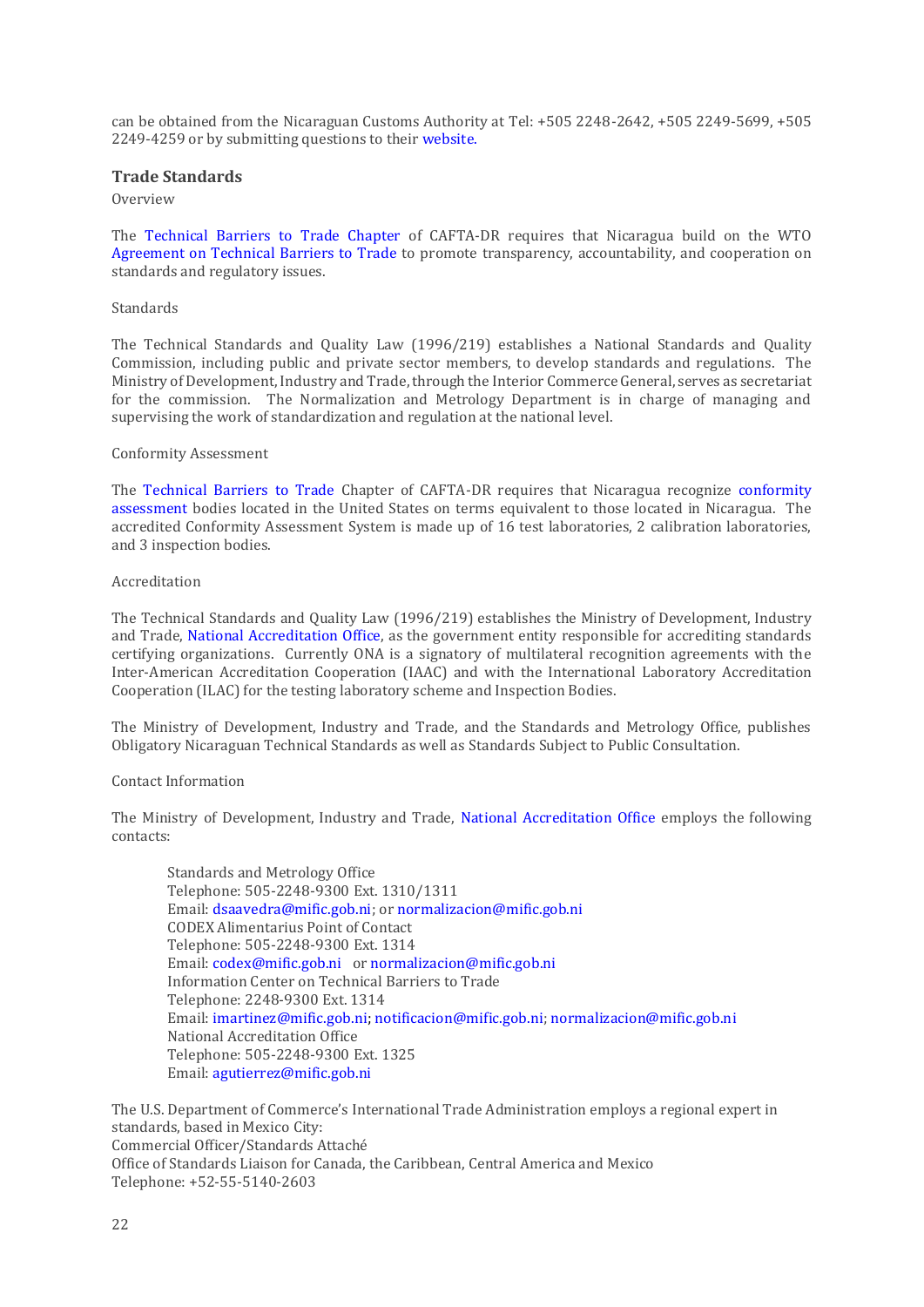# <span id="page-22-0"></span>**Trade Agreements**

Nicaragua, along with Costa Rica, El Salvador, Guatemala, Honduras, and the Dominican Republic, signed the Central America – Dominican Republic – United States Free Trade Agreement (CAFTA-DR) in August 2004. The agreement entered into force for Nicaragua and the United States on April 1, 2006. In 2010, Central American countries, including Nicaragua, signed a trade agreement with the European Union. In 2014, a partial free trade agreement came into effect between Nicaragua and Cuba. Additionally, Nicaragua has trade agreements with Mexico, Panama, Taiwan, Chile, and the Dominican Republic.

On 18 June 2015, six Central American countries (Costa Rica, El Salvador, Guatemala, Honduras, Nicaragua and Panama) and Korea launched negotiations towards a free trade agreement. After several rounds of negotiations, Central America and the Republic of Korea concluded terms for a free trade agreement on November 16, 2016 in Managua, Nicaragua.

Nicaragua has signed and ratified bilateral investment treaties with Argentina, BLEU (Belgium-Luxembourg, Economic Union), Chile, the Czech Republic, Denmark, Finland, France, Germany, Italy, the Netherlands, Russian Federation, South Korea, Spain, Switzerland, Sweden, Taiwan, and the United Kingdom.

Th[e Secretariat for Central American Economic Integration](http://www.sieca.int/site/inicio.aspx?lng=2) (SIECA) provides technical and administrative support to Nicaragua, Costa Rica, El Salvador, Guatemala, and Honduras in their efforts to establish a [Central American Common Market.](http://www.sieca.int/site/Enlaces.aspx?ID=002005) Nicaragua is negotiating separate free trade agreements with ALBA, Bolivarian Alliance for the Peoples of Our America, member countries, Canada, Peru, and Bolivia.

The Ministry of Development, Industry and Trade, [International Trade Office,](http://www.mific.gob.ni/COMERCIOEXTERIOR/tabid/191/language/en-US/Default.aspx) is responsible for the negotiation and implementation of trade agreements.

#### <span id="page-22-1"></span>**Licensing Requirements for Professional Services**

License requirements for key professional services are not generally necessary in Nicaragua. Lawyers must be subscribed to Nicaragua's Supreme Court in order to be authorized to practice. Public notaries are also authorized by the Supreme Court for five-year periods.

#### <span id="page-22-2"></span>**Trade Regulation Web Resources**

- [Central American Common Market](http://www.sieca.int/General/Default.aspx)
- [Central American Uniform Customs Code](https://www.sieca.int/index.php/economic-integration/economic-integration/free-trade/customs-administration/?lang=en)
- [Secretariat for Central American Economic Integration](http://www.sieca.int/)
- [Nicaraguan Customs Authority](http://www.dga.gob.ni/)
- [Nicaraguan Tax Authority](http://www.dgi.gob.ni/)
- [Nicaraguan Ministry of Foreign Relations](http://www.cancilleria.gob.ni/ministerio/contactos.shtml)
- [Nicaraguan Ministry of Health](http://www.minsa.gob.ni/)
- [Nicaraguan Ministry of Agriculture](http://www.magfor.gob.ni/)
- [Nicaraguan Institute for Telecommunications and Postal Service](http://www.telcor.gob.ni/Default.asp)
- Nicaraguan National Police, [Firearms and Ammunition Office](http://www.policia.gob.ni/servi-daem.html)
- [Nicaraguan Ministry of Development, Industry and Trade-](http://www.mific.gob.ni/FOMENTOALAEXPORTACION/tabid/64/language/en-US/Default.aspx) National Export Commission
- [Nicaraguan Ministry of Development, Industry, and Trade, National Accreditation Office](http://www.mific.gob.ni/QUEESELSISTEMANACIONALDELACALIDAD/SISTEMANACIONALDEACREDITACION/OFICINANACIONALDEACREDITACION/tabid/166/language/en-US/Default.aspx)
- Ministry of Development, Industry and Trade, [International Trade Office](http://www.mific.gob.ni/COMERCIOEXTERIOR/tabid/191/language/en-US/Default.aspx)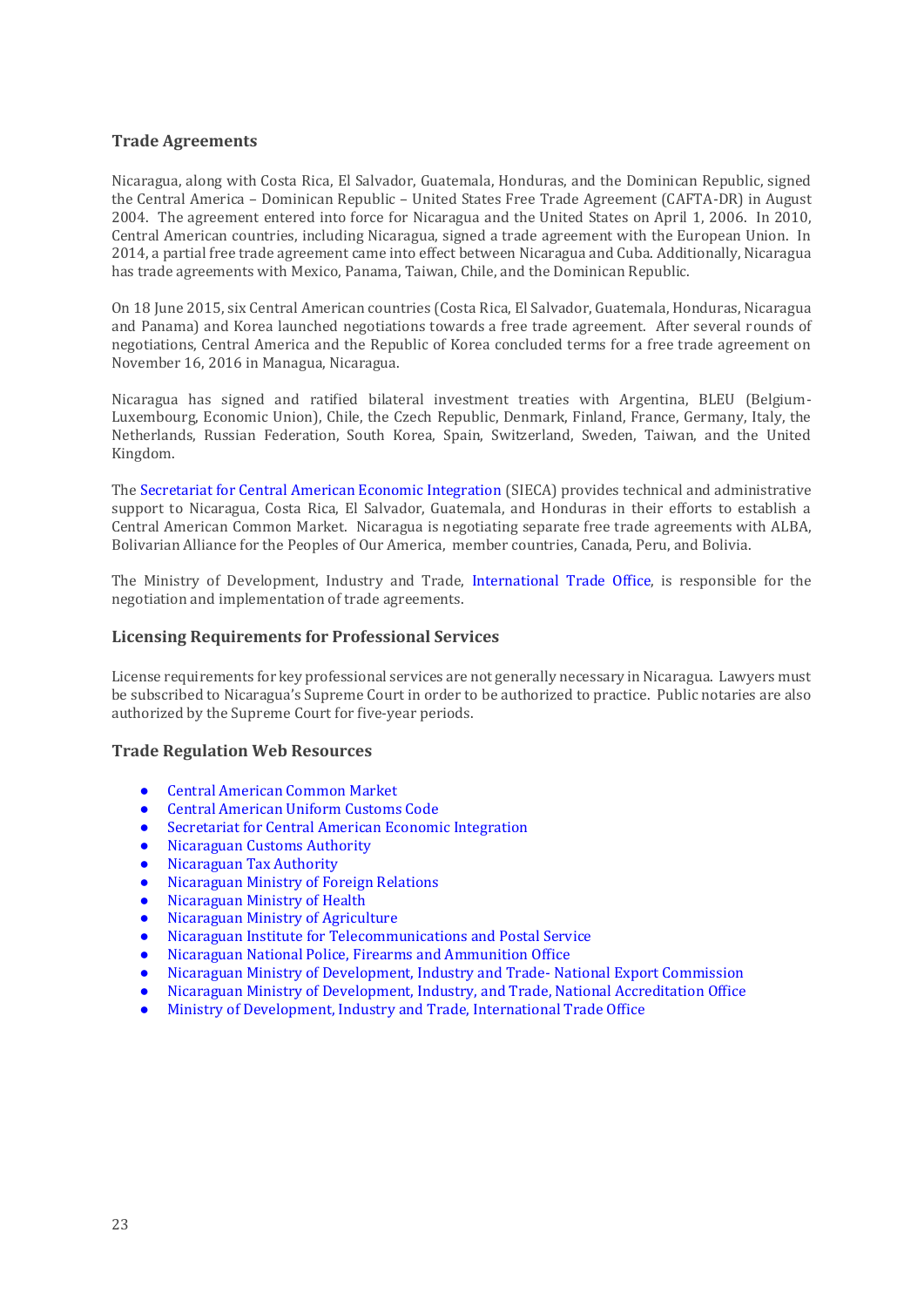# <span id="page-23-0"></span>**Investment Climate Statement**

The U.S. Department of State's Investment Climate Statements, prepared annually by U.S. embassies and diplomatic missions abroad, provide country-specific information and assessments of the investment climate in foreign markets. Topics include: Market barriers, business risk, legal and regulatory system, dispute resolution, corruption, political violence, labor issues, and intellectual property rights.

Visit the U.S. Department of Department of State's [Investment Climate Statement website.](https://state.gov/reports/2019-investment-climate-statements/nicaragua/)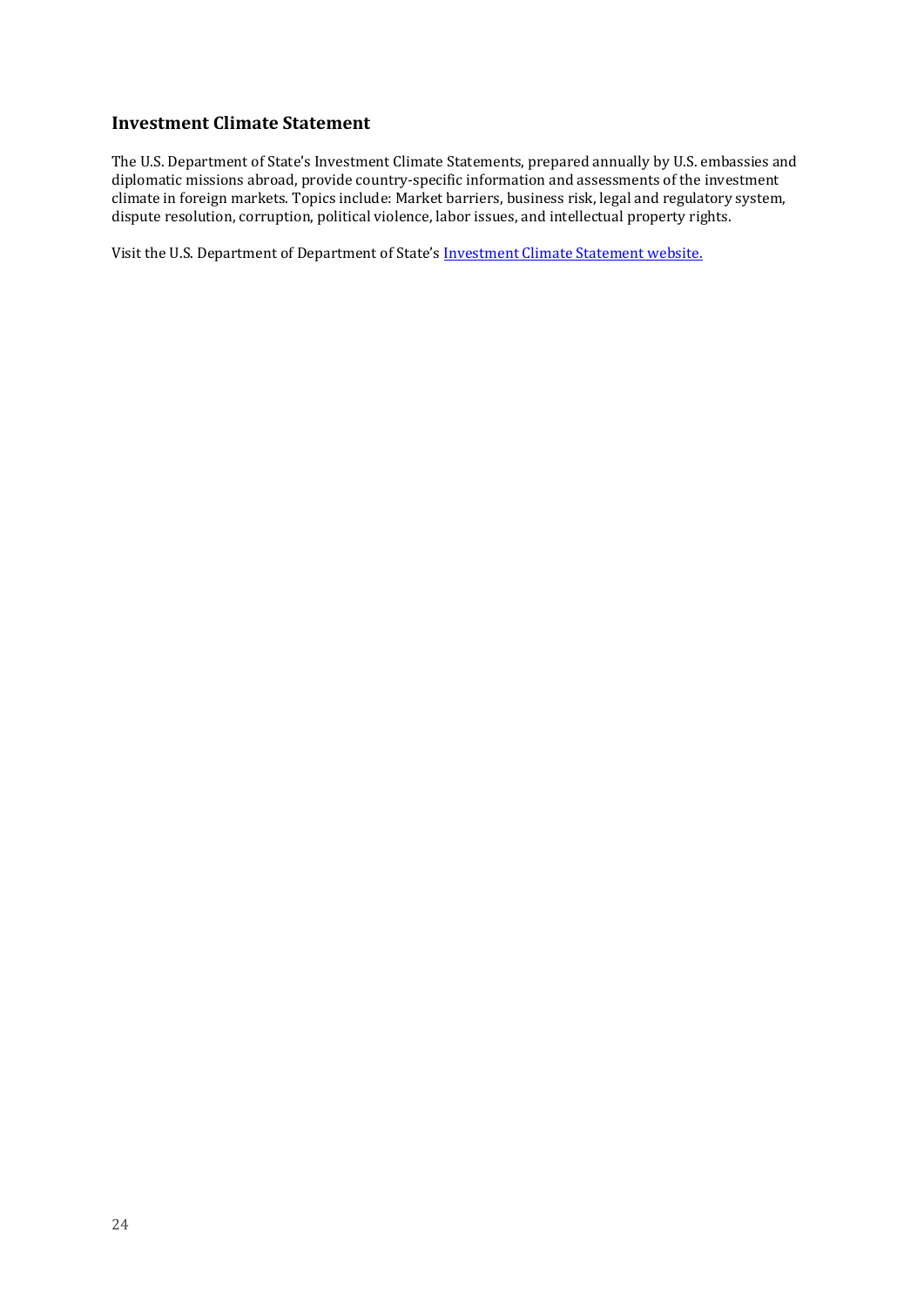# <span id="page-24-0"></span>**Trade & Project Financing**

#### <span id="page-24-1"></span>**Methods of Payment**

For commercial transactions, requiring cash in advance or negotiating a letter of credit is advisable until a payment track record is well established.

#### <span id="page-24-2"></span>**Banking Systems**

See the [Investment Climate Statement website.](https://state.gov/reports/2019-investment-climate-statements/nicaragua/) for an overview of the financial sector.

#### <span id="page-24-3"></span>**Foreign Exchange Controls**

There are no foreign exchange controls. See the See the [Investment Climate Statement website.](https://state.gov/reports/2019-investment-climate-statements/nicaragua/) for an overview of the financial sector. for an overview on foreign currency transactions.

#### <span id="page-24-4"></span>**US Banks & Local Correspondent Banks**

The following banks in Nicaragua have correspondent relationships with banks operating in the United States:

#### [Banco de la Producción BANPRO](https://www.banpro.com.ni/)

Centro Corporativo BANPRO, Rotonda El Güegüense 1c. al Este Tel: 505-2255-9595 Email[: soluciones@banpro.com.ni](mailto:soluciones@banpro.com.ni)

#### [Banco Lafise BANCENTRO](http://www.bancentro.com.ni/Html/index.asp)

Centro Lafise, Km 5 ½ Carretera a Masaya Tel: 505-2278-0803 Fax: 505-2278-6001 Email[: info@bancentro.com.ni](mailto:info@bancentro.com.ni)

[Banco de América Central \(BAC\)](https://www.bac.net/nicaragua/esp/banco/index.html)

Edificio BAC, Km 4 ½ Carretera a Masaya Tel: 505-2274-4100

#### [Banco de Finanzas \(BDF\)](http://www.bdf.com.ni/)

Suc. Bolivar, Esquina opuesta Hotel Crowne Plaza, Managua Tel: 505-2240 3000 – Ext.1 Email[: servicioalcliente@bdfnet.com](mailto:servicioalcliente@bdfnet.com)

[Banco Ficohsa Nicaragua](http://www.ficohsa.com/ni/) Edificio Ficohsa Plaza España, Rotonda El Gueguense 20 varas al oeste Tel: 505-2280-9340 Email[: servicioalclientenic@citi.com](mailto:servicioalclientenic@citi.com)

[Banco Avanz](http://www.procredit.com.ni/) Avenida Jean Paul Genie, Edificio Avanz Tel: 505-2223-7676 Email[: avanz@avanzbanc.com](mailto:avanz@avanzbanc.com)

# <span id="page-24-5"></span>**Project Financing**

U.S. firms should be cautious when seeking financing in Nicaragua. On July 16, 2018 the National Assembly passed a new money laundering and anti-terrorism law. While the language of the bill generally adheres to international standards, the government has used the law to target and prosecute political opponents. U.S. firms may be subject to additional scrutiny by the government under the aegis of terrorism financing and money laundering legislation. These laws may be used to investigate or interdict the assets of any businesses and persons suspected of being linked to acts of money laundering or financing terrorism, terms which the government interprets broadly and with prejudice against perceived political opponents.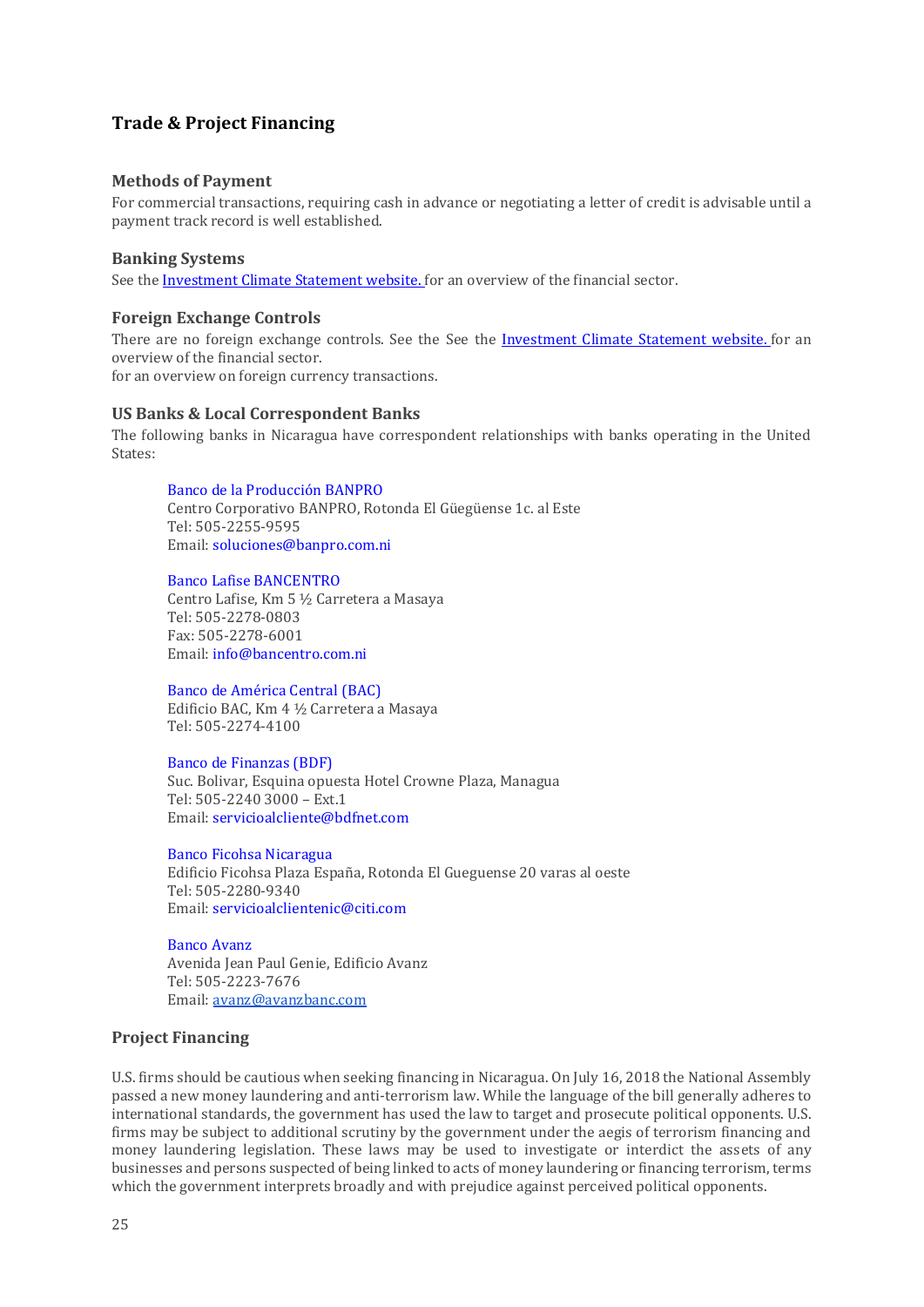The future of the Nicaraguan economy remains uncertain. Long-term financing may not be available. Average loan rates are generally much higher than those available to U.S. businesses from banks outside Nicaragua. Loans are available both in dollars and córdobas, the local currency. Significant collateral is required to borrow locally, which may pose a constraint for businesses that lack assets in Nicaragua. Real estate mortgages are issued for terms of up to 20 years. The equity market is extremely shallow and not a reliable source of project financing.

The [U.S. Overseas Private Investment Corporation,](http://www.opic.gov/) [Export-Import Bank of the United States,](http://www.exim.gov/) and the [U.S.](http://www.ustda.gov/)  [Trade and Development Agency](http://www.ustda.gov/) are potential sources of project financing. The World Bank [International](http://www.ifc.org/)  [Finance Corporation,](http://www.ifc.org/) the [Multilateral Investment Guarantee Agency,](http://www.miga.org/) the [Inter-American Development](https://www.iadb.org/en)  [Bank,](https://www.iadb.org/en) and the [Central American Bank of Economic Integration](https://www.bcie.org/en/) are also potential sources of project finance in Nicaragua.

Multilateral Development Banks:

#### **U.S. Commercial Service Liaison Offices at the Multilateral Development Banks (Inter-American Development Bank, World Bank)**

The Commercial Service maintains Commercial Liaison Offices in each of the main Multilateral Development Banks, including the Inter-American Development Bank and the World Bank. These institutions lend billions of dollars in developing countries on projects aimed at accelerating economic growth and social development by reducing poverty and inequality, improving health and education, and advancing infrastructure development. The Commercial Liaison Offices help American businesses learn how to get involved in bank-funded projects, and advocate on behalf of American bidders. Learn more by contacting the Commercial Liaison Offices to the Inter-American Development Bank (*[http://export.gov/idb](http://export.gov/idb#_blank)*) and the World Bank (*[http://export.gov/worldbank](http://export.gov/worldbank#_blank)*).

#### **Web Resources**

Commercial Liaison Office to the Inter-American Development Bank [http://export.gov/idb](http://export.gov/idb#_blank) Commercial Liaison Office to the World Ban[k http://export.gov/worldbank](http://export.gov/worldbank#_blank)

# <span id="page-25-0"></span>**Financing Web Resources**

- Commercial Liaison Office to the Inter-American Development Bank: http://export.gov/idb
- Commercial Liaison Office to the World Bank:<http://export.gov/worldbank>
- [Trade Finance Guide: A Quick Reference for U.S. Exporters, published by the International Trade](https://www.export.gov/tradefinanceguide)  Administration's [Industry & Analysis team](https://www.export.gov/tradefinanceguide)
- [Export-Import Bank of the United States](http://www.exim.gov/)
- [OPIC](http://www.opic.gov/)
- U.S[. Trade and Development Agency](http://www.tda.gov/)
- [SBA's Office of International Trade](http://www.sba.gov/oit/)
- [USDA Commodity Credit Corporation](https://www.fsa.usda.gov/about-fsa/structure-and-organization/commodity-credit-corporation/index)
- [U.S. Agency for International Development](http://www.usaid.gov/)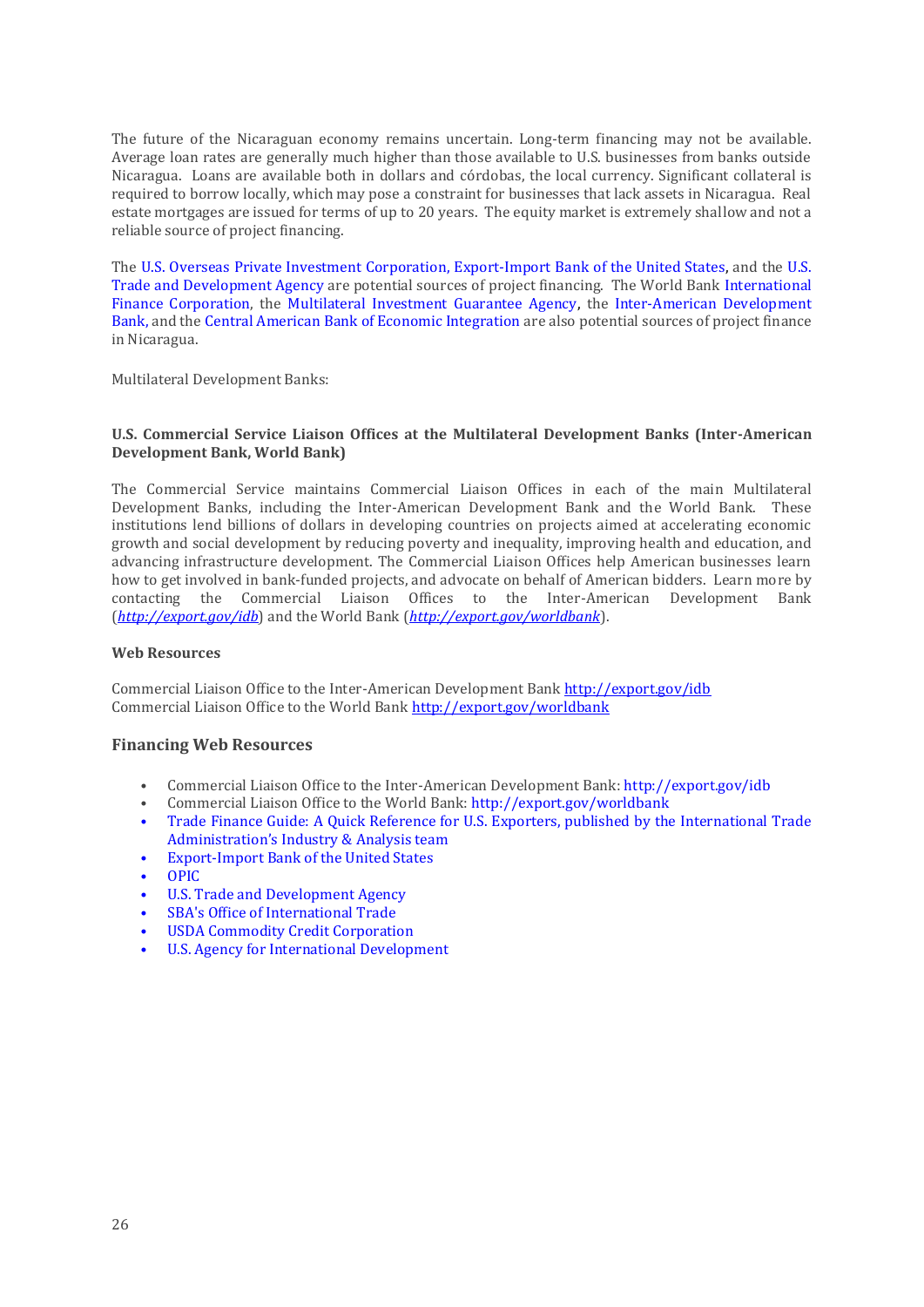# <span id="page-26-0"></span>**Business Travel**

# <span id="page-26-1"></span>**Business Customs**

Business customs in Nicaragua, while often based on personal relationships, are relatively straightforward. Many Nicaraguan executives have been educated in the United States and are familiar with U.S. business customs. Business lunches can last longer than an hour and are a good way to build a personal relationship. Open-collar attire is acceptable for most meetings, but Nicaraguans accustomed to dealing with foreigners may dress more formally. Nicaraguans may arrive late for scheduled appointments, but concern for punctuality is improving. Businesses remain open at midday, but executives are often unavailable between noon and 2:00 p.m. Most business people rely heavily on cellular phones and messaging applications such as WhatsApp and will continue to receive and place calls and texts during meetings.

# <span id="page-26-2"></span>**Travel Advisory**

For up-to-date information on safety and security issues related to travel to Nicaragua, see U.S. Department of State, Bureau of Consular Affairs, [Nicaragua: Country Specific Information.](https://travel.state.gov/content/passports/en/country/nicaragua.html)

# <span id="page-26-3"></span>**Visa Requirements**

The [Immigration Office](https://www.migob.gob.ni/migracion/) in the Ministry of Interior is the definitive source for visa requirements for Nicaragua. The Nicaraguan government has introduced a pre-notification process for all non-tourist travel to Nicaragua. Nicaraguan officials have stated that the pre-notification process is highly recommended. Travelers with pre-notification will pass through migration controls quicker than those without it. Prenotification should occur at least seven days in advance of planned travel to Nicaragua, following the instructions provided in Spanish a[t https://www.migob.gob.ni/migracion/tramites/.](https://www.migob.gob.ni/migracion/tramites/solicitud-de-ingreso-ordenado-y-seguro-de-visitantes-invitados-por-motivos-diferentes-al-turismo/)

U.S. companies that require travel of foreign businesspersons to the United States should be advised that security evaluations are handled via an interagency process. Visa applicants should go to the following links.

State Department Visa Website[: http://travel.state.gov/visa/](https://travel.state.gov/content/travel/en/us-visas.html) The Consular Section of the U.S. Embassy in Managua: https://ni.usembassy.gov/u-s-citizen-services/

# <span id="page-26-4"></span>**Currency**

The official currency is the Córdoba. The exchange rate is established by the Central Bank of Nicaragua, with the annual devaluation being approximately 5%. Most establishments freely accept payment in U.S. dollars.

# <span id="page-26-5"></span>**Telecommunications/Electric**

Communication with the United States is readily available through major U.S. long-distance carriers; however call charges are subject to the rates imposed by the respective companies. Cellular phones are far more common than landlines. In cellular phone service, Claro competes with Spain's Telefónica Móvil (operating under the "Movistar" brand) for nearly the entire share of the market. Both companies also offer mobile internet access. Russian mobile broadband services provider Yota became another mobile internet provider to enter the high-speed internet market in 2009, followed by Chinese Telecom Company Xinwei in 2013 which operates under the brand name CooTel. Wi-Fi access is common in major hotels. Nicaragua uses the same electrical outlets and amperage as the United States.

# <span id="page-26-6"></span>**Transportation**

U.S. airlines operate several roundtrip flights from the United States to Nicaragua, including American (Miami), United (Houston), Delta (Atlanta), and Spirit (Fort Lauderdale). However, many of these airlines have significantly reduced the number of flights offered in and out of the country. Central American airline AVIANCA operates flights to the United States through San Salvador, El Salvador. Most hotels offer airport shuttle services for their guests. Visitors commonly hire a driver and vehicle or drive rental cars, and a U.S. driver's license is valid for use in Nicaragua for 60 days. Taxicab services within the perimeter of business class hotels are reliable, though robberies involving non-hotel taxis occur. Public transit is not recommended.

Information on transportation safety is available from the U.S. Department of State, Bureau of Consular Affairs[, Nicaragua: Country Specific Information.](https://travel.state.gov/content/passports/en/country/nicaragua.html)